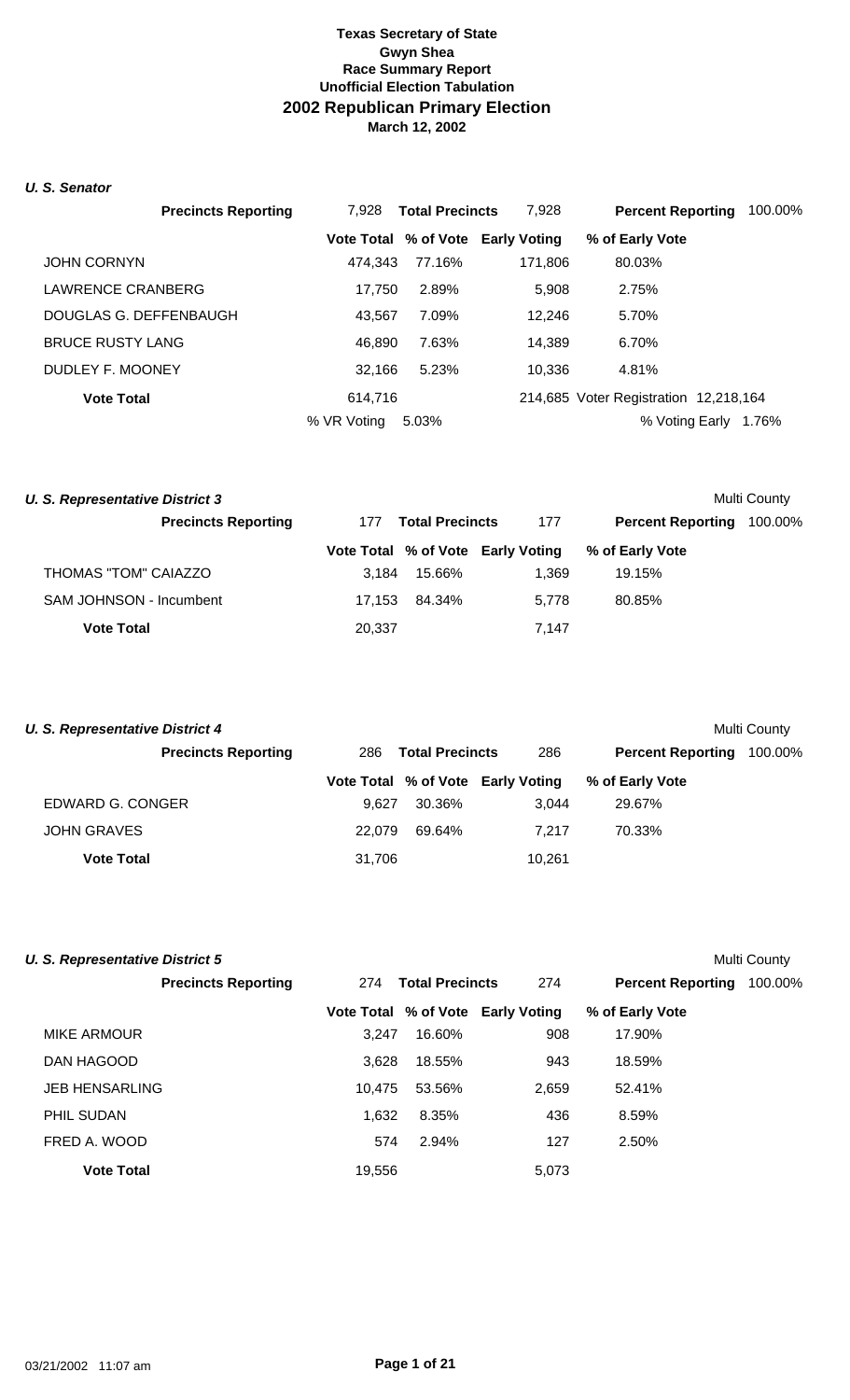| <b>U. S. Representative District 11</b> |        |                        |                                   |                          | Multi County |
|-----------------------------------------|--------|------------------------|-----------------------------------|--------------------------|--------------|
| <b>Precincts Reporting</b>              | 242    | <b>Total Precincts</b> | 242                               | <b>Percent Reporting</b> | 100.00%      |
|                                         |        |                        | Vote Total % of Vote Early Voting | % of Early Vote          |              |
| ROB CURNOCK                             | 5.792  | 21.27%                 | 2.110                             | 21.75%                   |              |
| RAMSEY FARLEY                           | 17.985 | 66.05%                 | 6.246                             | 64.40%                   |              |
| JAMES "DUB" MAINES                      | 3.452  | 12.68%                 | 1.343                             | 13.85%                   |              |
| <b>Vote Total</b>                       | 27.229 |                        | 9,699                             |                          |              |

| U. S. Representative District 12 |                            |        |                        |                                   |                          | Multi County |
|----------------------------------|----------------------------|--------|------------------------|-----------------------------------|--------------------------|--------------|
|                                  | <b>Precincts Reporting</b> | 281    | <b>Total Precincts</b> | 281                               | <b>Percent Reporting</b> | 100.00%      |
|                                  |                            |        |                        | Vote Total % of Vote Early Voting | % of Early Vote          |              |
| <b>KAY GRANGER - Incumbent</b>   |                            | 20.769 | 87.13%                 | 6.004                             | 90.49%                   |              |
| PHILIP HILLERY                   |                            | 3.067  | 12.87%                 | 631                               | $9.51\%$                 |              |
| <b>Vote Total</b>                |                            | 23,836 |                        | 6,635                             |                          |              |

| <b>U. S. Representative District 22</b> |        |                        |                                   |                          | Multi County |
|-----------------------------------------|--------|------------------------|-----------------------------------|--------------------------|--------------|
| <b>Precincts Reporting</b>              | 210    | <b>Total Precincts</b> | 210                               | <b>Percent Reporting</b> | 100.00%      |
|                                         |        |                        | Vote Total % of Vote Early Voting | % of Early Vote          |              |
| TOM DELAY - Incumbent                   | 22.179 | 79.79%                 | 8.210                             | 80.03%                   |              |
| <b>MIKE FJETLAND</b>                    | 5.619  | 20.21%                 | 2.049                             | 19.97%                   |              |
| <b>Vote Total</b>                       | 27,798 |                        | 10,259                            |                          |              |

| <b>U. S. Representative District 26</b> |        |                        |                                   |                          | <b>Multi County</b> |
|-----------------------------------------|--------|------------------------|-----------------------------------|--------------------------|---------------------|
| <b>Precincts Reporting</b>              | 222    | <b>Total Precincts</b> | 222                               | <b>Percent Reporting</b> | 100.00%             |
|                                         |        |                        | Vote Total % of Vote Early Voting | % of Early Vote          |                     |
| <b>SCOTT ARMEY</b>                      | 11.487 | 45.40%                 | 3,713                             | 43.61%                   |                     |
| MICHAEL C. BURGESS                      | 5.700  | 22.53%                 | 2.197                             | 25.80%                   |                     |
| DAVID GULLING                           | 204    | 0.81%                  | 57                                | $0.67\%$                 |                     |
| DAVE KOVATCH                            | 674    | 2.66%                  | 175                               | 2.06%                    |                     |
| KEITH A. SELF                           | 5,609  | 22.17%                 | 1,890                             | 22.20%                   |                     |
| ROGER SESSIONS                          | 1,627  | 6.43%                  | 483                               | 5.67%                    |                     |
| <b>Vote Total</b>                       | 25.301 |                        | 8,515                             |                          |                     |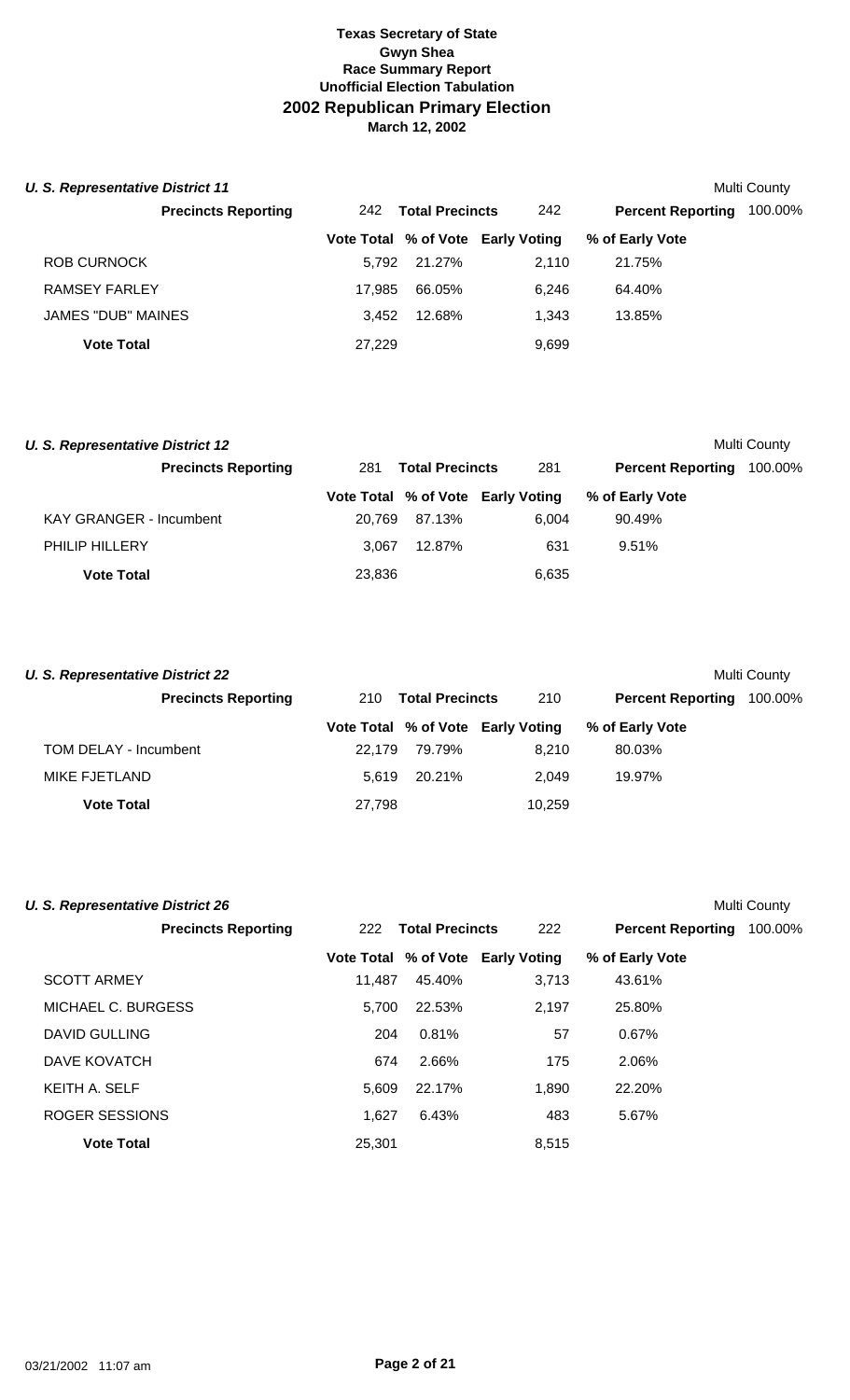| U. S. Representative District 30 |                            |       |                        |                                   |                          | Single County |
|----------------------------------|----------------------------|-------|------------------------|-----------------------------------|--------------------------|---------------|
|                                  | <b>Precincts Reporting</b> | 227   | <b>Total Precincts</b> | 227                               | <b>Percent Reporting</b> | 100.00%       |
|                                  |                            |       |                        | Vote Total % of Vote Early Voting | % of Early Vote          |               |
| <b>RON BUSH</b>                  |                            | 3.958 | 75.33%                 | 1.438                             | 74.35%                   |               |
| <b>ZACH RADER</b>                |                            | 1.296 | 24.67%                 | 496                               | 25.65%                   |               |
| <b>Vote Total</b>                |                            | 5,254 |                        | 1,934                             |                          |               |

| <b>U.S. Representative, District 31</b> |        |                        |                                   |                          | Multi County |
|-----------------------------------------|--------|------------------------|-----------------------------------|--------------------------|--------------|
| <b>Precincts Reporting</b>              | 284    | <b>Total Precincts</b> | 284                               | <b>Percent Reporting</b> | 100.00%      |
|                                         |        |                        | Vote Total % of Vote Early Voting | % of Early Vote          |              |
| <b>FLYNN ADCOCK</b>                     | 1,117  | 3.20%                  | 396                               | 3.68%                    |              |
| <b>BRAD BARTON</b>                      | 5,735  | 16.43%                 | 1,727                             | 16.03%                   |              |
| JOHN R. CARTER                          | 9,122  | 26.13%                 | 2,392                             | 22.20%                   |              |
| C. PATRICK MEECE                        | 3,648  | 10.45%                 | 1,086                             | 10.08%                   |              |
| <b>ROY STRECKFUSS</b>                   | 897    | 2.57%                  | 231                               | 2.14%                    |              |
| <b>TERRY S. WARD</b>                    | 597    | 1.71%                  | 151                               | 1.40%                    |              |
| PETER WAREING                           | 12,785 | 36.62%                 | 4,507                             | 41.84%                   |              |
| <b>ERIC WHITFIELD</b>                   | 1.013  | 2.90%                  | 283                               | 2.63%                    |              |
| <b>Vote Total</b>                       | 34,914 |                        | 10,773                            |                          |              |

| U.S. Representative, District 32 |                            |        |                        |                                   |                          | Single County |
|----------------------------------|----------------------------|--------|------------------------|-----------------------------------|--------------------------|---------------|
|                                  | <b>Precincts Reporting</b> | 186.   | <b>Total Precincts</b> | 186                               | <b>Percent Reporting</b> | 100.00%       |
|                                  |                            |        |                        | Vote Total % of Vote Early Voting | % of Early Vote          |               |
| DANNY DAVIS                      |                            | 1.391  | 6.51%                  | 341                               | 5.34%                    |               |
| PETE SESSIONS                    |                            | 19.973 | 93.49%                 | 6.041                             | 94.66%                   |               |
| <b>Vote Total</b>                |                            | 21,364 |                        | 6,382                             |                          |               |

*Governor*

| <b>Precincts Reporting</b>    | 7.928       | <b>Total Precincts</b> | 7.928                             | <b>Percent Reporting 100.00%</b>      |  |
|-------------------------------|-------------|------------------------|-----------------------------------|---------------------------------------|--|
|                               |             |                        | Vote Total % of Vote Early Voting | % of Early Vote                       |  |
| <b>RICK PERRY - Incumbent</b> | 616.893     | 100.00%                | 215.402                           | 100.00%                               |  |
| <b>Vote Total</b>             | 616,893     |                        |                                   | 215,402 Voter Registration 12,218,164 |  |
|                               | % VR Voting | 5.05%                  |                                   | % Voting Early 1.76%                  |  |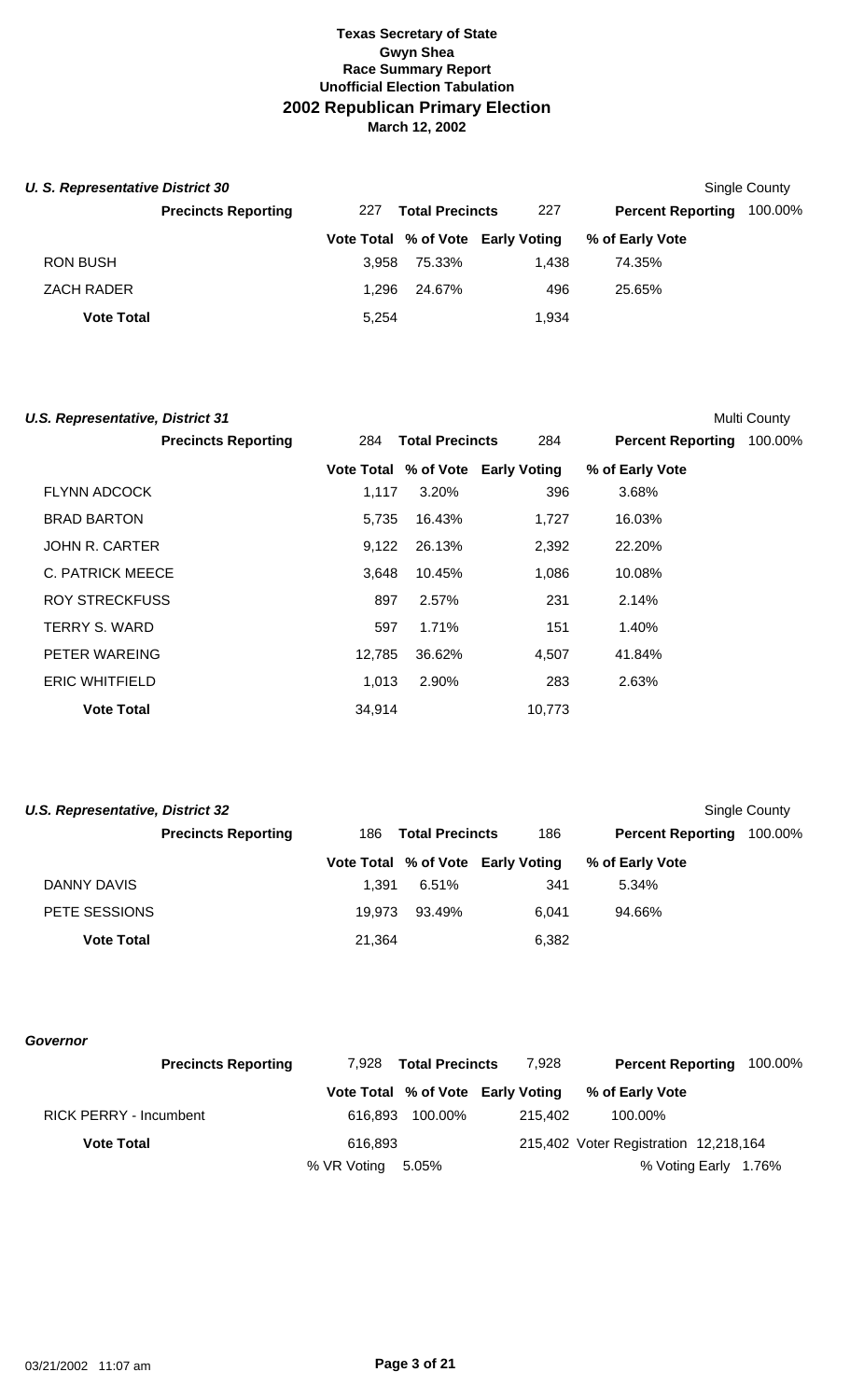#### *Lieutenant Governor*

|                   | <b>Precincts Reporting</b><br>7.928 | <b>Total Precincts</b>            | 7.928   | <b>Percent Reporting</b>              | 100.00% |
|-------------------|-------------------------------------|-----------------------------------|---------|---------------------------------------|---------|
|                   |                                     | Vote Total % of Vote Early Voting |         | % of Early Vote                       |         |
| DAVID DEWHURST    | 488.007                             | 78.40%                            | 173.019 | 79.91%                                |         |
| <b>TOM KELLY</b>  | 134.416                             | 21.60%                            | 43.495  | 20.09%                                |         |
| <b>Vote Total</b> | 622.423                             |                                   |         | 216,514 Voter Registration 12,218,164 |         |
|                   | % VR Voting                         | 5.09%                             |         | % Voting Early 1.77%                  |         |

#### *Attorney General*

|                    | <b>Precincts Reporting</b> |             | 7,928 Total Precincts |                                   |                                       | <b>Percent Reporting 100.00%</b> |
|--------------------|----------------------------|-------------|-----------------------|-----------------------------------|---------------------------------------|----------------------------------|
|                    |                            |             |                       | Vote Total % of Vote Early Voting | % of Early Vote                       |                                  |
| <b>GREG ABBOTT</b> |                            |             | 536.207 100.00%       | 190.741                           | 100.00%                               |                                  |
| <b>Vote Total</b>  |                            | 536.207     |                       |                                   | 190,741 Voter Registration 12,218,164 |                                  |
|                    |                            | % VR Voting | 4.39%                 |                                   |                                       | % Voting Early 1.56%             |

#### *Comptroller of Public Accounts*

| <b>Precincts Reporting</b>    |             | 7,928 Total Precincts | 7.928                             | <b>Percent Reporting</b>              | 100.00%              |
|-------------------------------|-------------|-----------------------|-----------------------------------|---------------------------------------|----------------------|
|                               |             |                       | Vote Total % of Vote Early Voting | % of Early Vote                       |                      |
| CAROLE KEETON RYLANDER - Incu | 562.283     | 100.00%               | 197.811                           | 100.00%                               |                      |
| <b>Vote Total</b>             | 562.283     |                       |                                   | 197,811 Voter Registration 12,218,164 |                      |
|                               | % VR Voting | 4.60%                 |                                   |                                       | % Voting Early 1.62% |

# *Commissioner of the General Land Office*

|                        | <b>Precincts Reporting</b> |             | 7.928 Total Precincts | 7.928                             | <b>Percent Reporting</b>              | 100.00% |
|------------------------|----------------------------|-------------|-----------------------|-----------------------------------|---------------------------------------|---------|
|                        |                            |             |                       | Vote Total % of Vote Early Voting | % of Early Vote                       |         |
| <b>KENN GEORGE</b>     |                            | 250.748     | 43.47%                | 81.656                            | 41.05%                                |         |
| <b>JERRY PATTERSON</b> |                            | 326.095     | 56.53%                | 117.281                           | 58.95%                                |         |
| <b>Vote Total</b>      |                            | 576.843     |                       |                                   | 198,937 Voter Registration 12,218,164 |         |
|                        |                            | % VR Voting | 4.72%                 |                                   | % Voting Early                        | 1.63%   |

#### *Commissioner of Agriculture*

|                                | <b>Precincts Reporting</b> |                   | 7,928 Total Precincts | 7.928                             | <b>Percent Reporting 100.00%</b>      |  |
|--------------------------------|----------------------------|-------------------|-----------------------|-----------------------------------|---------------------------------------|--|
|                                |                            |                   |                       | Vote Total % of Vote Early Voting | % of Early Vote                       |  |
| <b>SUSAN COMBS - Incumbent</b> |                            |                   | 540.998 100.00%       | 190.200                           | 100.00%                               |  |
| <b>Vote Total</b>              |                            | 540.998           |                       |                                   | 190,200 Voter Registration 12,218,164 |  |
|                                |                            | % VR Voting 4.43% |                       |                                   | % Voting Early 1.56%                  |  |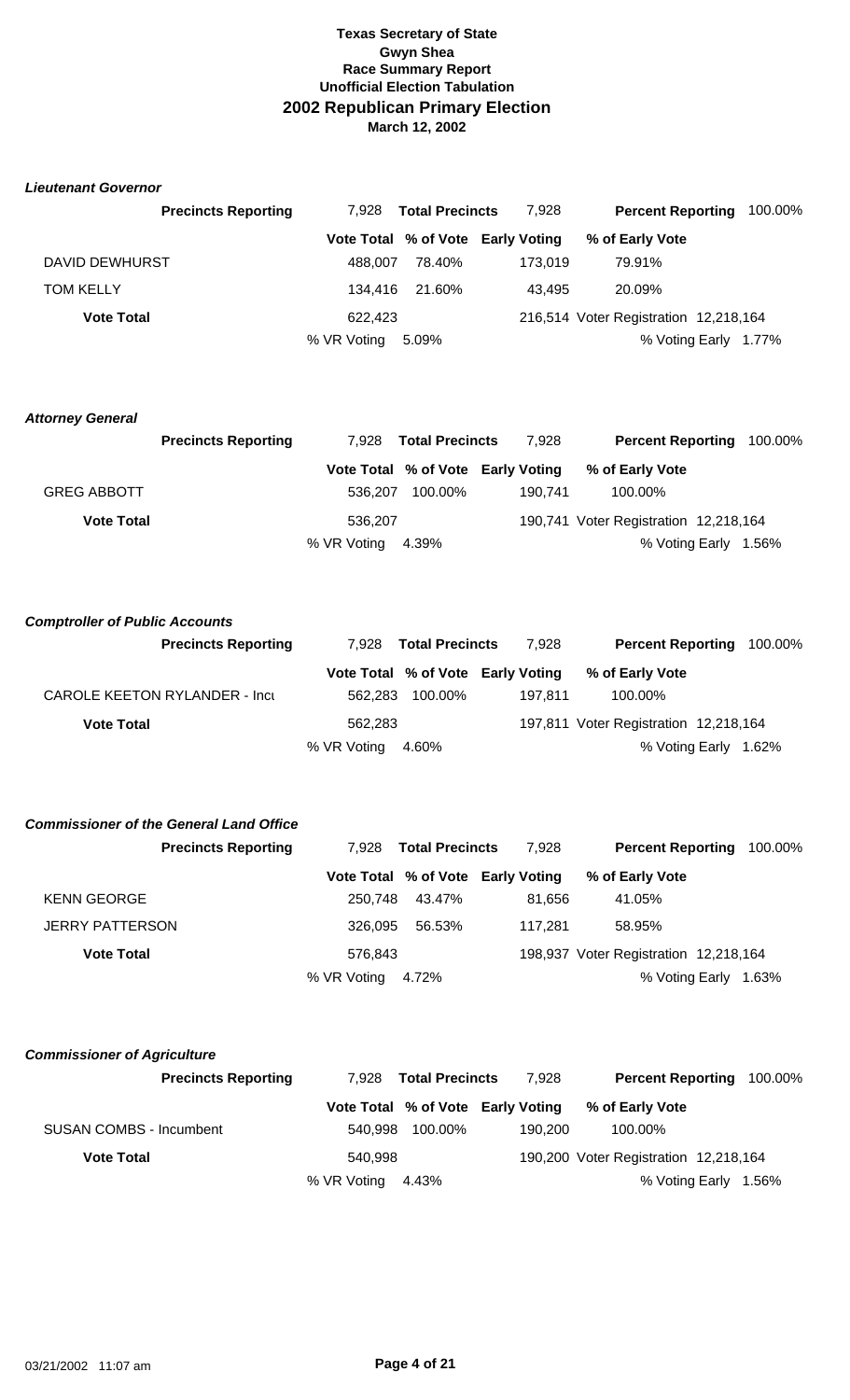#### *Railroad Commissioner*

| <b>Precincts Reporting</b>      | 7.928             | <b>Total Precincts</b> | 7.928                             | <b>Percent Reporting</b>              | 100.00% |
|---------------------------------|-------------------|------------------------|-----------------------------------|---------------------------------------|---------|
|                                 |                   |                        | Vote Total % of Vote Early Voting | % of Early Vote                       |         |
| MICHAEL L. WILLIAMS - Incumbent | 530.547           | 100.00%                | 186.572                           | 100.00%                               |         |
| <b>Vote Total</b>               | 530.547           |                        |                                   | 186,572 Voter Registration 12,218,164 |         |
|                                 | % VR Voting 4.34% |                        |                                   | % Voting Early                        | 1.53%   |

#### *Justice, Supreme Court, Place 2*

|                   | <b>Precincts Reporting</b> | 7.928       | <b>Total Precincts</b> | 7.928                             | <b>Percent Reporting</b>              | 100.00% |
|-------------------|----------------------------|-------------|------------------------|-----------------------------------|---------------------------------------|---------|
|                   |                            |             |                        | Vote Total % of Vote Early Voting | % of Early Vote                       |         |
| <b>JOHN CAYCE</b> |                            | 149.039     | 26.31%                 | 49.306                            | 25.03%                                |         |
| ELIZABETH RAY     |                            | 242.341     | 42.78%                 | 89.201                            | 45.29%                                |         |
| DALE WAINWRIGHT   |                            | 175.113     | 30.91%                 | 58.461                            | 29.68%                                |         |
| <b>Vote Total</b> |                            | 566.493     |                        |                                   | 196,968 Voter Registration 12,218,164 |         |
|                   |                            | % VR Voting | 4.64%                  |                                   | % Voting Early                        | 1.61%   |

#### *Justice, Supreme Court, Place 3 - Unexpired Term*

| <b>Precincts Reporting</b>     | 7.928             | <b>Total Precincts</b> | 7.928                             | <b>Percent Reporting</b>              | 100.00% |
|--------------------------------|-------------------|------------------------|-----------------------------------|---------------------------------------|---------|
|                                |                   |                        | Vote Total % of Vote Early Voting | % of Early Vote                       |         |
| WALLACE B. JEFFERSON - Incumbe | 329.701           | 61.59%                 | 117.490                           | 62.89%                                |         |
| <b>SAM LEE</b>                 | 205.634           | 38.41%                 | 69.319                            | 37.11%                                |         |
| <b>Vote Total</b>              | 535,335           |                        |                                   | 186,809 Voter Registration 12,218,164 |         |
|                                | % VR Voting 4.38% |                        |                                   | % Voting Early                        | 1.53%   |

# *Justice, Supreme Court, Place 4 - Unexpired Term*

| <b>Precincts Reporting</b>   | 7.928       | <b>Total Precincts</b> | 7.928                             | <b>Percent Reporting</b>              | 100.00% |
|------------------------------|-------------|------------------------|-----------------------------------|---------------------------------------|---------|
|                              |             |                        | Vote Total % of Vote Early Voting | % of Early Vote                       |         |
| XAVIER RODRIGUEZ - Incumbent | 261.647     | 45.98%                 | 89.458                            | 45.47%                                |         |
| <b>STEVEN WAYNE SMITH</b>    | 307.370     | 54.02%                 | 107.290                           | 54.53%                                |         |
| <b>Vote Total</b>            | 569.017     |                        |                                   | 196,748 Voter Registration 12,218,164 |         |
|                              | % VR Voting | 4.66%                  |                                   | % Voting Early                        | 1.61%   |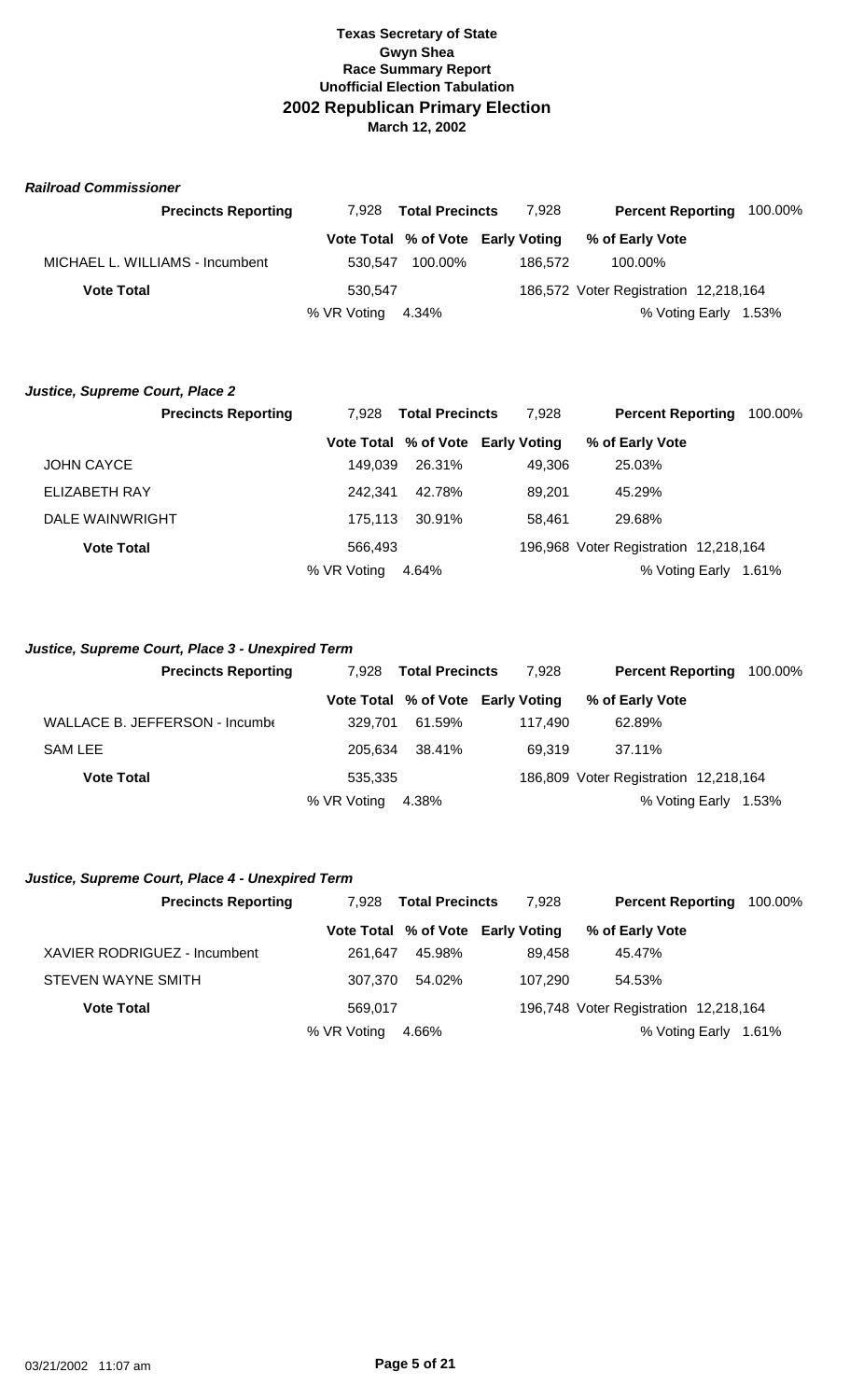| Judge, Court of Criminal Appeals Place 1 |                                 |        |                                   |                          |         |
|------------------------------------------|---------------------------------|--------|-----------------------------------|--------------------------|---------|
| <b>Precincts Reporting</b>               | <b>Total Precincts</b><br>7.928 |        | 7.928                             | <b>Percent Reporting</b> | 100.00% |
|                                          |                                 |        | Vote Total % of Vote Early Voting | % of Early Vote          |         |
| <b>CAROLYN DENERO</b>                    | 125.129                         | 22.96% | 44.218                            | 23.24%                   |         |
| TOM PRICE - Incumbent                    | 256.721                         | 47.10% | 90.193                            | 47.41%                   |         |
| TIM TAFT                                 | 163.242                         | 29.95% | 55.829                            | 29.35%                   |         |
|                                          |                                 |        |                                   |                          |         |

**Vote Total 12,218,164 190,240** Voter Registration 12,218,164 % VR Voting 4.46% % Voting Early 1.56%

# *Judge, Court of Criminal Appeals Place 2*

|                                | <b>Precincts Reporting</b> | 7.928       | <b>Total Precincts</b> | 7.928                             | <b>Percent Reporting</b>              | 100.00% |
|--------------------------------|----------------------------|-------------|------------------------|-----------------------------------|---------------------------------------|---------|
|                                |                            |             |                        | Vote Total % of Vote Early Voting | % of Early Vote                       |         |
| <b>STEVE MANSFIELD</b>         |                            | 131.605     | 25.17%                 | 41.678                            | 22.81%                                |         |
| <b>DAVID RICHARDS</b>          |                            | 160.001     | 30.60%                 | 56.920                            | 31.15%                                |         |
| <b>PAUL WOMACK - Incumbent</b> |                            | 231.328     | 44.24%                 | 84,136                            | 46.04%                                |         |
| <b>Vote Total</b>              |                            | 522.934     |                        |                                   | 182,734 Voter Registration 12,218,164 |         |
|                                |                            | % VR Voting | 4.28%                  |                                   | % Voting Early                        | 1.50%   |

# **Vote Total % of Vote Early Voting % of Early Vote**  CATHY COCHRAN - Incumbent 224,430 42.59% 84,442 45.78% BLAIR DAVIS 59,898 11.37% 20,659 11.20% CONNIE J. KELLEY 97,372 18.48% 33,060 17.92% GUY WILLIAMS **145,258** 27.57% 46,287 25.09% **Vote Total 12,218,164** 184,448 Voter Registration 12,218,164 % VR Voting 4.31% % Voting Early 1.51% *Judge, Court of Criminal Appeals Place 3* **Precincts Reporting** 7,928 **Total Precincts** 7,928 **Percent Reporting** 100.00%

| <b>Member, State Board of Education, District 5</b> |        |                        |                                   |                          | Multi County |
|-----------------------------------------------------|--------|------------------------|-----------------------------------|--------------------------|--------------|
| <b>Precincts Reporting</b>                          | 558    | <b>Total Precincts</b> | 558                               | <b>Percent Reporting</b> | 100.00%      |
|                                                     |        |                        | Vote Total % of Vote Early Voting | % of Early Vote          |              |
| JIM DEATS                                           | 24.874 | 42.12%                 | 8.705                             | 40.98%                   |              |
| DAN MONTGOMERY - Incumbent                          | 34.184 | 57.88%                 | 12.537                            | 59.02%                   |              |
| <b>Vote Total</b>                                   | 59,058 |                        | 21,242                            |                          |              |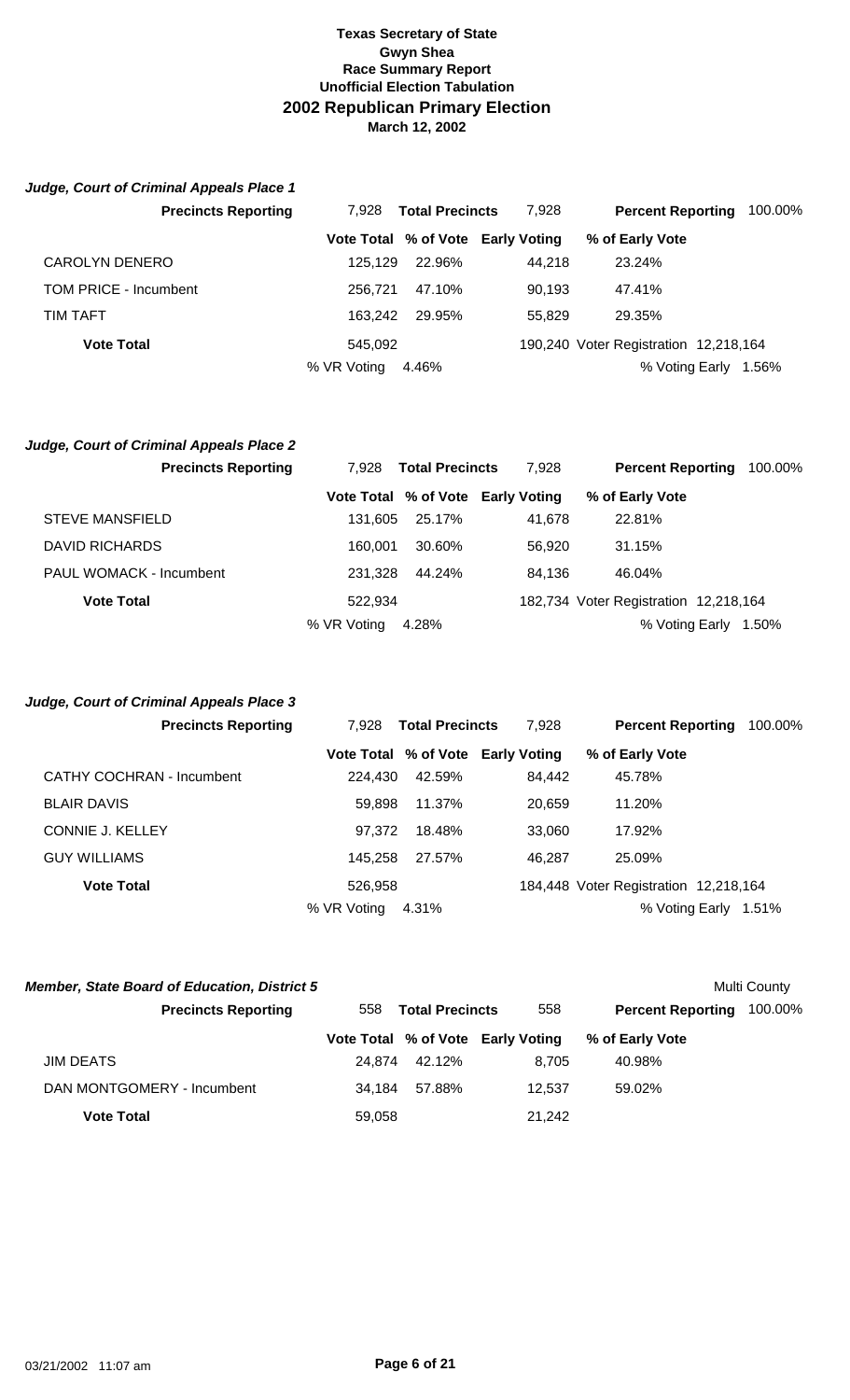|                   | <b>Member, State Board of Education, District 6</b> |        |                        |                                   |                          | Single County |
|-------------------|-----------------------------------------------------|--------|------------------------|-----------------------------------|--------------------------|---------------|
|                   | <b>Precincts Reporting</b>                          | 337    | <b>Total Precincts</b> | 337                               | <b>Percent Reporting</b> | 100.00%       |
|                   |                                                     |        |                        | Vote Total % of Vote Early Voting | % of Early Vote          |               |
| DOUG CANNON       |                                                     | 17.510 | 43.89%                 | 7.211                             | 48.84%                   |               |
| <b>TERRILEO</b>   |                                                     | 22.383 | 56.11%                 | 7.553                             | 51.16%                   |               |
| <b>Vote Total</b> |                                                     | 39,893 |                        | 14,764                            |                          |               |

| <b>Member, State Board of Education, District 7</b> |        |                        |                                   |                          | Multi County |
|-----------------------------------------------------|--------|------------------------|-----------------------------------|--------------------------|--------------|
| <b>Precincts Reporting</b>                          | 455    | <b>Total Precincts</b> | 455                               | <b>Percent Reporting</b> | 100.00%      |
|                                                     |        |                        | Vote Total % of Vote Early Voting | % of Early Vote          |              |
| DAVID BRADLEY - Incumbent                           | 25.976 | 79.66%                 | 10.646                            | 79.02%                   |              |
| JASON W. CEYANES, SR                                | 6.634  | 20.34%                 | 2.826                             | 20.98%                   |              |
| <b>Vote Total</b>                                   | 32,610 |                        | 13,472                            |                          |              |

| <b>Member, State Board of Education, District 8</b> |        |                        |                                   |                          | Multi County |
|-----------------------------------------------------|--------|------------------------|-----------------------------------|--------------------------|--------------|
| <b>Precincts Reporting</b>                          | 636    | <b>Total Precincts</b> | 636                               | <b>Percent Reporting</b> | 100.00%      |
|                                                     |        |                        | Vote Total % of Vote Early Voting | % of Early Vote          |              |
| LINDA BAUER                                         | 32.708 | 64.18%                 | 11.782                            | 62.47%                   |              |
| <b>GRACE SHORE - Incumbent</b>                      | 18.252 | 35.82%                 | 7.077                             | 37.53%                   |              |
| <b>Vote Total</b>                                   | 50,960 |                        | 18,859                            |                          |              |

| <b>Member, State Board of Education, District 9</b> |        |                        |                                   |                          | Multi County |
|-----------------------------------------------------|--------|------------------------|-----------------------------------|--------------------------|--------------|
| <b>Precincts Reporting</b>                          | 713    | <b>Total Precincts</b> | 713                               | <b>Percent Reporting</b> | 100.00%      |
|                                                     |        |                        | Vote Total % of Vote Early Voting | % of Early Vote          |              |
| <b>PATRICIA "PAT" HARPER</b>                        | 19.516 | 48.77%                 | 6.177                             | 49.14%                   |              |
| DON MCLEROY - Incumbent                             | 20.502 | 51.23%                 | 6.393                             | 50.86%                   |              |
| <b>Vote Total</b>                                   | 40,018 |                        | 12,570                            |                          |              |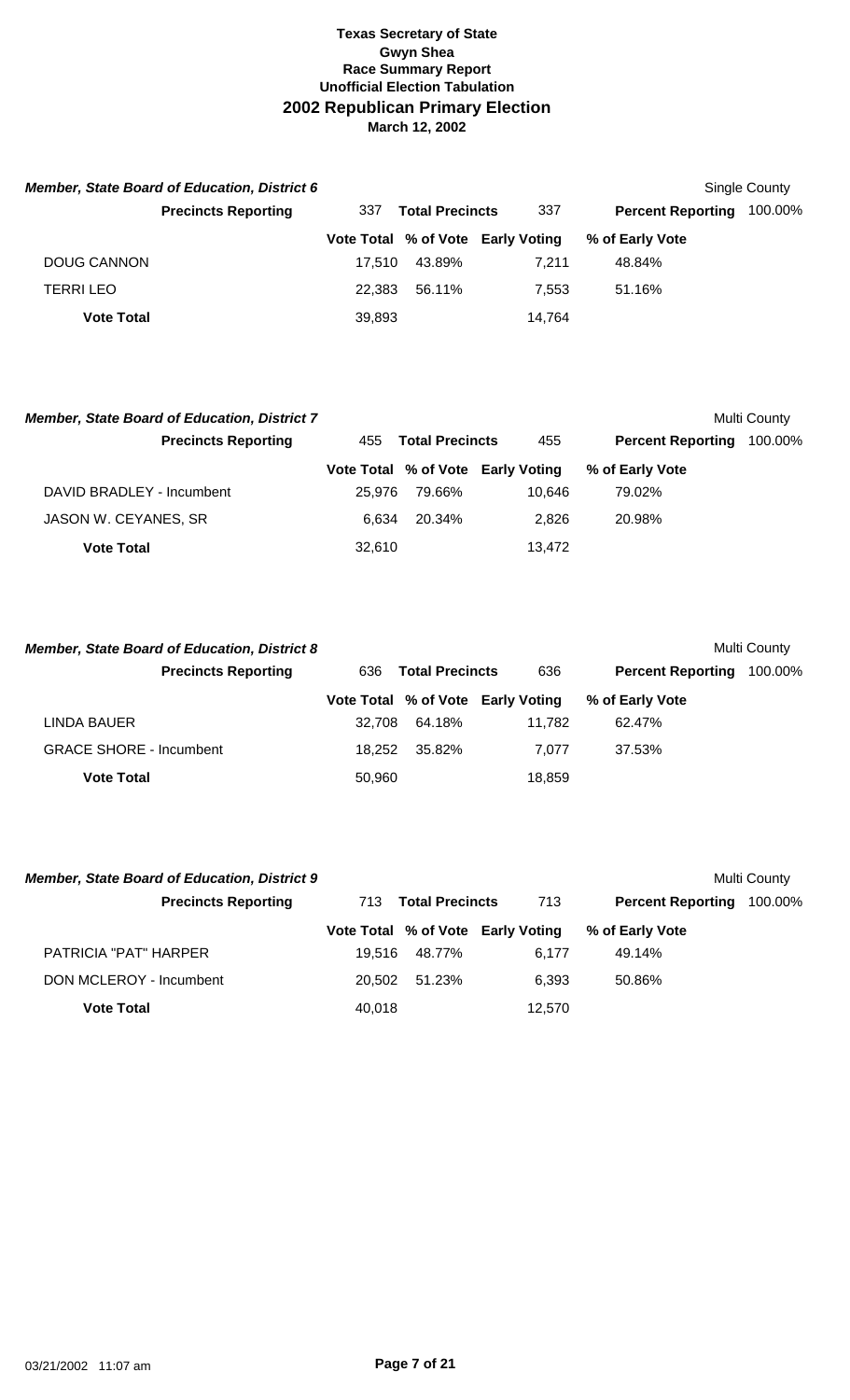| <b>Member, State Board of Education, District 11</b> |        |                        |                                   |                          | Multi County |
|------------------------------------------------------|--------|------------------------|-----------------------------------|--------------------------|--------------|
| <b>Precincts Reporting</b>                           | 532    | <b>Total Precincts</b> | 532                               | <b>Percent Reporting</b> | 100.00%      |
|                                                      |        |                        | Vote Total % of Vote Early Voting | % of Early Vote          |              |
| BLANCA A. CASTILLO                                   | 4.178  | 9.40%                  | 1.140                             | $9.22\%$                 |              |
| PATRICIA "PAT" HARDY                                 | 23.585 | 53.06%                 | 6.500                             | 52.55%                   |              |
| <b>WARREN NORRED</b>                                 | 16.684 | 37.54%                 | 4.728                             | 38.23%                   |              |
| <b>Vote Total</b>                                    | 44.447 |                        | 12,368                            |                          |              |

| <b>Member, State Board of Education, District 14</b> |        |                        |                                   |                          | Multi County |
|------------------------------------------------------|--------|------------------------|-----------------------------------|--------------------------|--------------|
| <b>Precincts Reporting</b>                           | 595    | <b>Total Precincts</b> | 595                               | <b>Percent Reporting</b> | 100.00%      |
|                                                      |        |                        | Vote Total % of Vote Early Voting | % of Early Vote          |              |
| LYNN EDWARD ALLEN                                    | 17.872 | 39.84%                 | 5.859                             | 40.02%                   |              |
| <b>GAIL LOWE</b>                                     | 26.987 | 60.16%                 | 8.783                             | 59.98%                   |              |
| <b>Vote Total</b>                                    | 44,859 |                        | 14,642                            |                          |              |

|                     | <b>Member, State Board of Education, District 15</b> |        |                        |                                   |                          | <b>Multi County</b> |
|---------------------|------------------------------------------------------|--------|------------------------|-----------------------------------|--------------------------|---------------------|
|                     | <b>Precincts Reporting</b>                           | 714    | <b>Total Precincts</b> | 714                               | <b>Percent Reporting</b> | 100.00%             |
|                     |                                                      |        |                        | Vote Total % of Vote Early Voting | % of Early Vote          |                     |
| <b>BOB CRAIG</b>    |                                                      | 36.805 | 57.46%                 | 12.952                            | 56.92%                   |                     |
| <b>JOYCE HERRON</b> |                                                      | 27.251 | 42.54%                 | 9.802                             | 43.08%                   |                     |
| <b>Vote Total</b>   |                                                      | 64,056 |                        | 22,754                            |                          |                     |

| <b>State Senator, District 1</b><br>Multi County |        |                        |                                   |                          |         |  |  |
|--------------------------------------------------|--------|------------------------|-----------------------------------|--------------------------|---------|--|--|
| <b>Precincts Reporting</b>                       | 317    | <b>Total Precincts</b> | 317                               | <b>Percent Reporting</b> | 100.00% |  |  |
|                                                  |        |                        | Vote Total % of Vote Early Voting | % of Early Vote          |         |  |  |
| <b>BILL RATLIFF - Incumbent</b>                  | 20.499 | 69.67%                 | 6.870                             | 72.51%                   |         |  |  |
| <b>JERRY YOST</b>                                | 8.926  | 30.33%                 | 2.604                             | 27.49%                   |         |  |  |
| <b>Vote Total</b>                                | 29.425 |                        | 9.474                             |                          |         |  |  |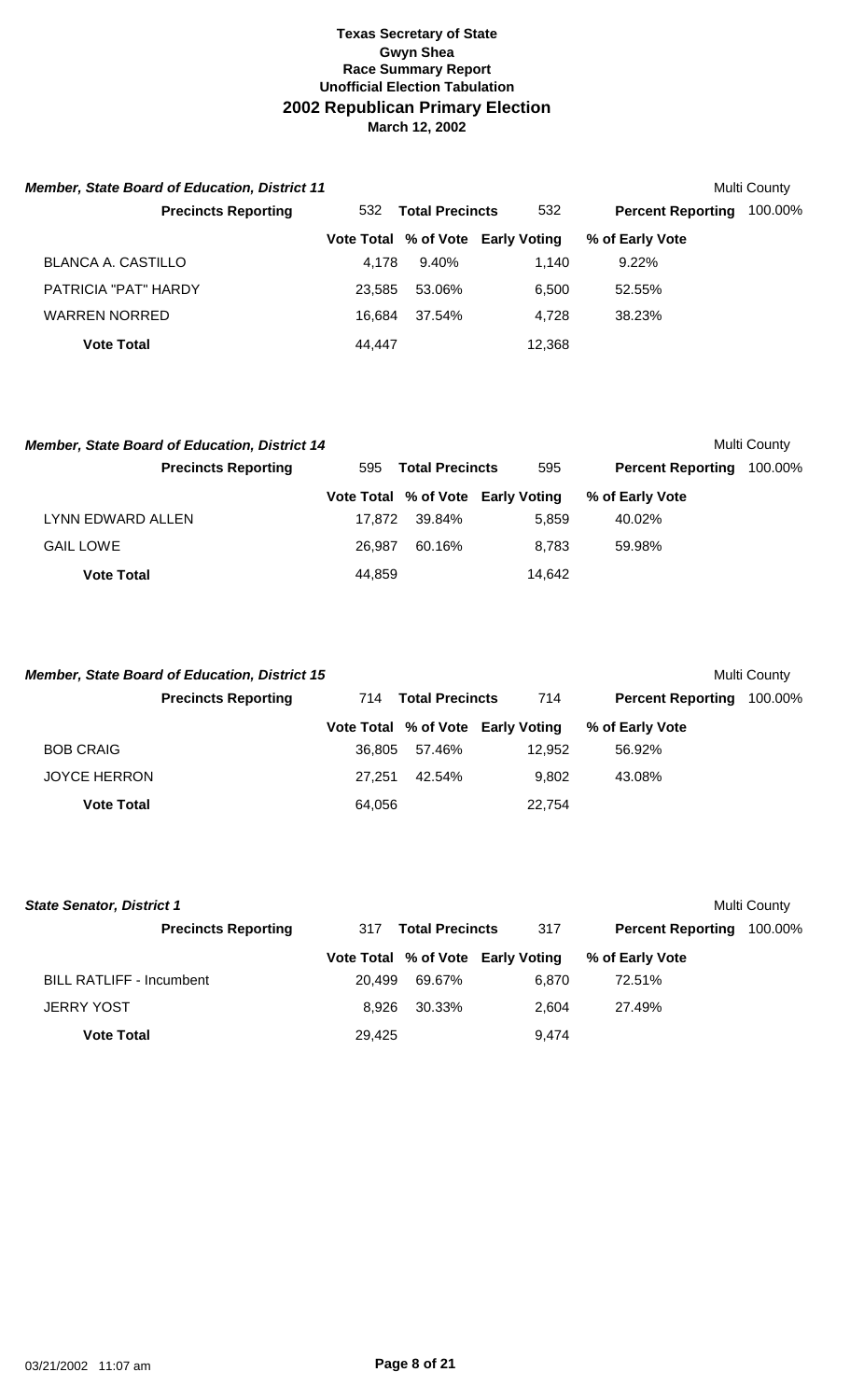| <b>State Senator, District 4</b> |        |                        |                                   |                          | Multi County |
|----------------------------------|--------|------------------------|-----------------------------------|--------------------------|--------------|
| <b>Precincts Reporting</b>       | 234    | <b>Total Precincts</b> | 234                               | <b>Percent Reporting</b> | 100.00%      |
|                                  |        |                        | Vote Total % of Vote Early Voting | % of Early Vote          |              |
| MARTIN BASALDUA                  | 4.523  | 19.97%                 | 1.861                             | 18.81%                   |              |
| MICHAEL GALLOWAY                 | 7.909  | 34.92%                 | 3.234                             | 32.69%                   |              |
| TOMMY WILLIAMS                   | 10.216 | 45.11%                 | 4.798                             | 48.50%                   |              |
| <b>Vote Total</b>                | 22,648 |                        | 9,893                             |                          |              |

| <b>State Senator, District 10</b> |                            |        |                        |                                   |                          | Single County |
|-----------------------------------|----------------------------|--------|------------------------|-----------------------------------|--------------------------|---------------|
|                                   | <b>Precincts Reporting</b> | 296    | <b>Total Precincts</b> | 296                               | <b>Percent Reporting</b> | 100.00%       |
|                                   |                            |        |                        | Vote Total % of Vote Early Voting | % of Early Vote          |               |
| <b>KIM BRIMER</b>                 |                            | 11.823 | 62.88%                 | 3.337                             | 63.84%                   |               |
| <b>KAREN "KERRY" LUNDELIUS</b>    |                            | 6.979  | 37.12%                 | 1.890                             | 36.16%                   |               |
| <b>Vote Total</b>                 |                            | 18,802 |                        | 5.227                             |                          |               |

| <b>State Senator, District 15</b> |                            |       |                        |                                   |                          | Single County |
|-----------------------------------|----------------------------|-------|------------------------|-----------------------------------|--------------------------|---------------|
|                                   | <b>Precincts Reporting</b> | 180   | <b>Total Precincts</b> | 180                               | <b>Percent Reporting</b> | 100.00%       |
|                                   |                            |       |                        | Vote Total % of Vote Early Voting | % of Early Vote          |               |
| <b>SAM TEXAS</b>                  |                            | 1.597 | 17.19%                 | 474                               | 14.18%                   |               |
| MICHAEL P. WOLFE                  |                            | 7.691 | 82.81%                 | 2.868                             | 85.82%                   |               |
| <b>Vote Total</b>                 |                            | 9,288 |                        | 3,342                             |                          |               |

| <b>State Senator, District 17</b><br>Multi County |                            |        |                        |                                   |                          |         |  |
|---------------------------------------------------|----------------------------|--------|------------------------|-----------------------------------|--------------------------|---------|--|
|                                                   | <b>Precincts Reporting</b> | 190    | <b>Total Precincts</b> | 190                               | <b>Percent Reporting</b> | 100.00% |  |
|                                                   |                            |        |                        | Vote Total % of Vote Early Voting | % of Early Vote          |         |  |
| KYLE JANEK                                        |                            | 15.857 | 66.04%                 | 5.164                             | 62.96%                   |         |  |
| <b>GARY POLLAND</b>                               |                            | 8.153  | 33.96%                 | 3.038                             | 37.04%                   |         |  |
| <b>Vote Total</b>                                 |                            | 24.010 |                        | 8,202                             |                          |         |  |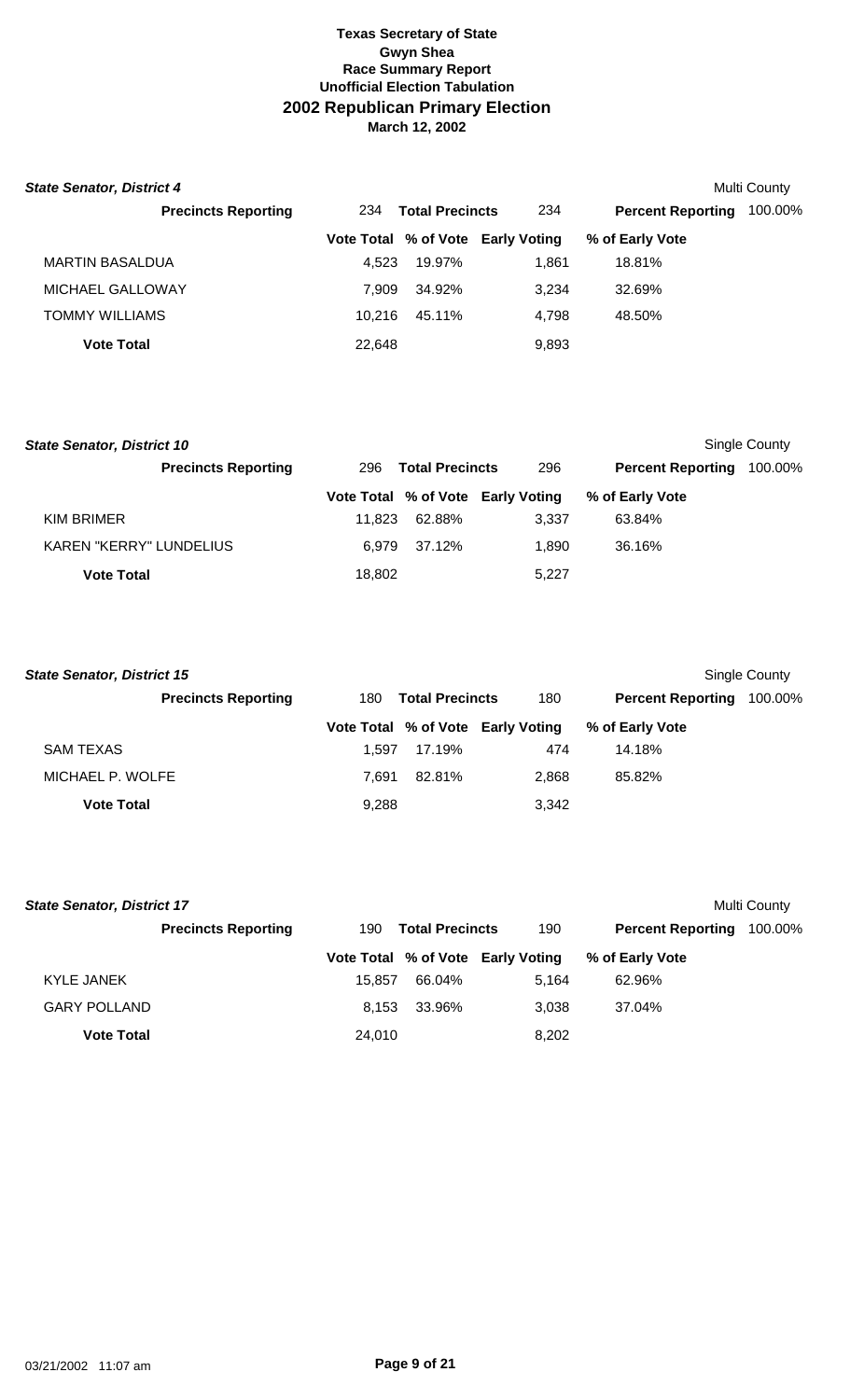| <b>State Senator, District 18</b> |                            |        |                        |                                   |                          | Multi County |
|-----------------------------------|----------------------------|--------|------------------------|-----------------------------------|--------------------------|--------------|
|                                   | <b>Precincts Reporting</b> | 374    | <b>Total Precincts</b> | 374                               | <b>Percent Reporting</b> | 100.00%      |
|                                   |                            |        |                        | Vote Total % of Vote Early Voting | % of Early Vote          |              |
| <b>LESTER PHIPPS</b>              |                            | 11.774 | 50.13%                 | 3.875                             | 50.06%                   |              |
| <b>MICHAEL ROZELL</b>             |                            | 11.713 | 49.87%                 | 3.866                             | 49.94%                   |              |
| <b>Vote Total</b>                 |                            | 23,487 |                        | 7,741                             |                          |              |

| <b>State Senator, District 22</b> |                            |        |                        |                                   |                          | Multi County |
|-----------------------------------|----------------------------|--------|------------------------|-----------------------------------|--------------------------|--------------|
|                                   | <b>Precincts Reporting</b> | 289    | <b>Total Precincts</b> | 289                               | <b>Percent Reporting</b> | 100.00%      |
|                                   |                            |        |                        | Vote Total % of Vote Early Voting | % of Early Vote          |              |
| KIP AVERITT                       |                            | 20.362 | 57.98%                 | 6.612                             | 62.47%                   |              |
| <b>ED HARRISON</b>                |                            | 14.758 | 42.02%                 | 3.972                             | 37.53%                   |              |
| <b>Vote Total</b>                 |                            | 35,120 |                        | 10,584                            |                          |              |

| <b>State Senator, District 25</b> |                               |        |                                   |                          | Multi County |
|-----------------------------------|-------------------------------|--------|-----------------------------------|--------------------------|--------------|
| <b>Precincts Reporting</b>        | <b>Total Precincts</b><br>300 |        | 300                               | <b>Percent Reporting</b> | 100.00%      |
|                                   |                               |        | Vote Total % of Vote Early Voting | % of Early Vote          |              |
| JOHN H. SHIELDS                   | 25.265                        | 48.83% | 8.047                             | 44.29%                   |              |
| JEFF WENTWORTH - Incumbent        | 26.481                        | 51.17% | 10.121                            | 55.71%                   |              |
| <b>Vote Total</b>                 | 51,746                        |        | 18,168                            |                          |              |

| <b>State Senator, District 30</b> |        |                        |                                   |                          | Multi County |
|-----------------------------------|--------|------------------------|-----------------------------------|--------------------------|--------------|
| <b>Precincts Reporting</b>        | 317    | <b>Total Precincts</b> | 317                               | <b>Percent Reporting</b> | 100.00%      |
|                                   |        |                        | Vote Total % of Vote Early Voting | % of Early Vote          |              |
| DAVE DEISON                       | 11.493 | 42.41%                 | 3,665                             | 41.16%                   |              |
| <b>CRAIG ESTES - Incumbent</b>    | 15.604 | 57.59%                 | 5.239                             | 58.84%                   |              |
| <b>Vote Total</b>                 | 27,097 |                        | 8,904                             |                          |              |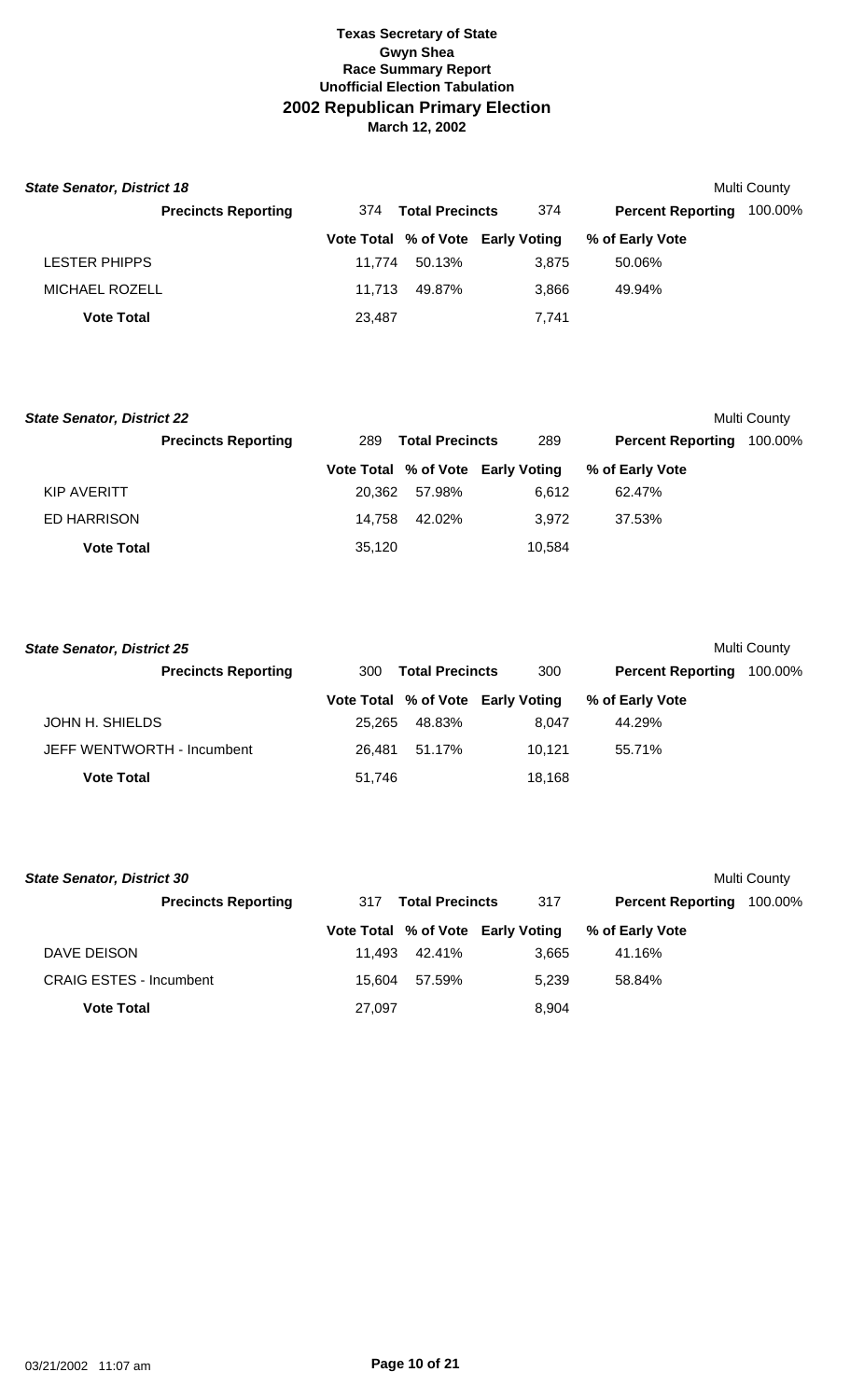| <b>State Representative District 2</b> |       |                        |                                   |                          | Multi County |
|----------------------------------------|-------|------------------------|-----------------------------------|--------------------------|--------------|
| <b>Precincts Reporting</b>             | 74    | <b>Total Precincts</b> | 74                                | <b>Percent Reporting</b> | 100.00%      |
|                                        |       |                        | Vote Total % of Vote Early Voting | % of Early Vote          |              |
| MICKEY COOPER                          | 447   | 8.29%                  | 62                                | 4.30%                    |              |
| DAN FLYNN                              | 3.046 | 56.48%                 | 857                               | 59.47%                   |              |
| <b>SUE ANN HARTING</b>                 | 1.900 | 35.23%                 | 522                               | 36.22%                   |              |
| <b>Vote Total</b>                      | 5,393 |                        | 1.441                             |                          |              |

| <b>State Representative District 7</b> |                              |        |                                   |                          | Multi County |
|----------------------------------------|------------------------------|--------|-----------------------------------|--------------------------|--------------|
| <b>Precincts Reporting</b>             | <b>Total Precincts</b><br>38 |        | 38                                | <b>Percent Reporting</b> | 100.00%      |
|                                        |                              |        | Vote Total % of Vote Early Voting | % of Early Vote          |              |
| <b>CURT HINSHAW</b>                    | 4.851                        | 40.47% | 1.805                             | 36.11%                   |              |
| <b>TOMMY MERRITT - Incumbent</b>       | 7.136                        | 59.53% | 3.194                             | 63.89%                   |              |
| <b>Vote Total</b>                      | 11.987                       |        | 4.999                             |                          |              |

| <b>State Representative District 8</b> |                            |       |                        |                                   |                          | <b>Multi County</b> |
|----------------------------------------|----------------------------|-------|------------------------|-----------------------------------|--------------------------|---------------------|
|                                        | <b>Precincts Reporting</b> | 94    | <b>Total Precincts</b> | 94                                | <b>Percent Reporting</b> | 100.00%             |
|                                        |                            |       |                        | Vote Total % of Vote Early Voting | % of Early Vote          |                     |
| <b>BYRON COOK</b>                      |                            | 1.947 | 53.55%                 | 774                               | 63.91%                   |                     |
| <b>GORDON K. LEE</b>                   |                            | 250   | 6.88%                  | 78                                | 6.44%                    |                     |
| <b>JAN PHILLIPS</b>                    |                            | 1.439 | 39.58%                 | 359                               | 29.64%                   |                     |
| <b>Vote Total</b>                      |                            | 3,636 |                        | 1.211                             |                          |                     |

| <b>State Representative District 14</b> |        |                        | Single County                     |                          |         |
|-----------------------------------------|--------|------------------------|-----------------------------------|--------------------------|---------|
| <b>Precincts Reporting</b>              | 64     | <b>Total Precincts</b> |                                   | <b>Percent Reporting</b> | 100.00% |
|                                         |        |                        | Vote Total % of Vote Early Voting | % of Early Vote          |         |
| FRED BROWN - Incumbent                  | 7.862  | 74.41%                 | 2.934                             | 73.57%                   |         |
| AL JONES                                | 2.704  | 25.59%                 | 1.054                             | 26.43%                   |         |
| <b>Vote Total</b>                       | 10.566 |                        | 3,988                             |                          |         |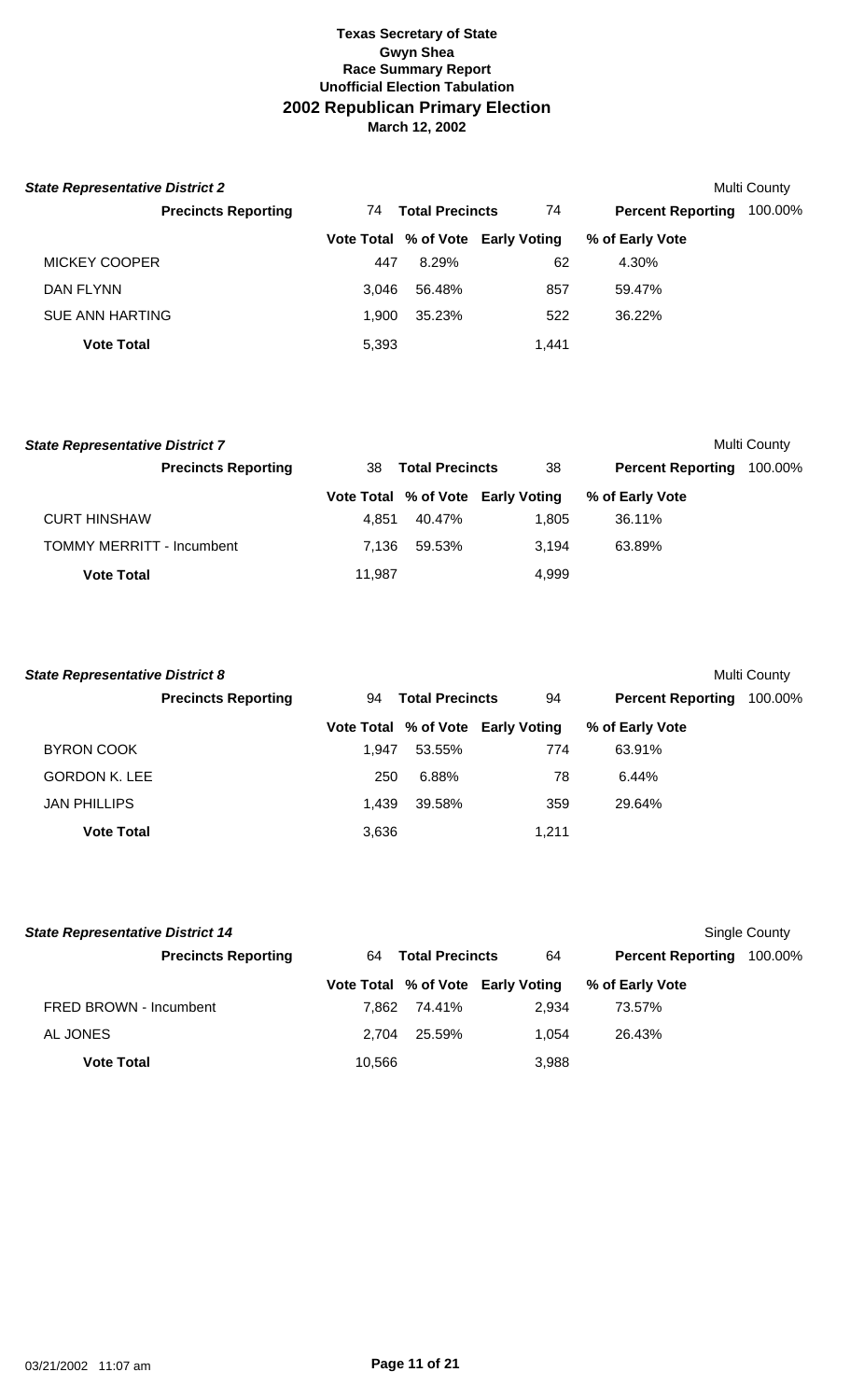| <b>State Representative District 15</b> |       |                        |                                   |                          | Single County |
|-----------------------------------------|-------|------------------------|-----------------------------------|--------------------------|---------------|
| <b>Precincts Reporting</b>              | 39    | <b>Total Precincts</b> |                                   | <b>Percent Reporting</b> | 100.00%       |
|                                         |       |                        | Vote Total % of Vote Early Voting | % of Early Vote          |               |
| <b>ROB EISSLER</b>                      | 4.326 | 47.40%                 | 2,348                             | 53.69%                   |               |
| <b>VICKY RUDY</b>                       | 1.981 | 21.70%                 | 920                               | 21.04%                   |               |
| <b>JEFF VANFLEET</b>                    | 1.340 | 14.68%                 | 517                               | 11.82%                   |               |
| <b>KERRY WILLIAMS</b>                   | 1.480 | 16.22%                 | 588                               | 13.45%                   |               |
| <b>Vote Total</b>                       | 9,127 |                        | 4,373                             |                          |               |

| <b>State Representative District 16</b> |                              |        |                                   |                          | Single County |
|-----------------------------------------|------------------------------|--------|-----------------------------------|--------------------------|---------------|
| <b>Precincts Reporting</b>              | <b>Total Precincts</b><br>40 |        | 40                                | <b>Percent Reporting</b> | 100.00%       |
|                                         |                              |        | Vote Total % of Vote Early Voting | % of Early Vote          |               |
| <b>CHARLES BRANDON CREIGHTON</b>        | 4.884                        | 44.36% | 1.828                             | 41.15%                   |               |
| RUBEN HOPE - Incumbent                  | 6.126                        | 55.64% | 2.614                             | 58.85%                   |               |
| <b>Vote Total</b>                       | 11.010                       |        | 4.442                             |                          |               |

| <b>State Representative District 19</b> |       |                        |                                   |                          | Multi County |
|-----------------------------------------|-------|------------------------|-----------------------------------|--------------------------|--------------|
| <b>Precincts Reporting</b>              | 71    | <b>Total Precincts</b> | 71                                | <b>Percent Reporting</b> | 100.00%      |
|                                         |       |                        | Vote Total % of Vote Early Voting | % of Early Vote          |              |
| DON BURNETT                             | 1.113 | 43.80%                 | 109                               | 25.12%                   |              |
| <b>MIKE "TUFFY" HAMILTON</b>            | 1.428 | 56.20%                 | 325                               | 74.88%                   |              |
| <b>Vote Total</b>                       | 2,541 |                        | 434                               |                          |              |

| <b>State Representative District 20</b> |       |                        |                                   |                          | Multi County |
|-----------------------------------------|-------|------------------------|-----------------------------------|--------------------------|--------------|
| <b>Precincts Reporting</b>              | 62    | <b>Total Precincts</b> | 62                                | <b>Percent Reporting</b> | 100.00%      |
|                                         |       |                        | Vote Total % of Vote Early Voting | % of Early Vote          |              |
| DAN GATTIS                              | 3,846 | 44.65%                 | 1,907                             | 45.64%                   |              |
| <b>DUSTIN LITTLE</b>                    | 350   | 4.06%                  | 128                               | 3.06%                    |              |
| <b>KATHI SEAY</b>                       | 1.436 | 16.67%                 | 525                               | 12.57%                   |              |
| <b>JOHN WHITWORTH</b>                   | 2.981 | 34.61%                 | 1,618                             | 38.73%                   |              |
| <b>Vote Total</b>                       | 8,613 |                        | 4,178                             |                          |              |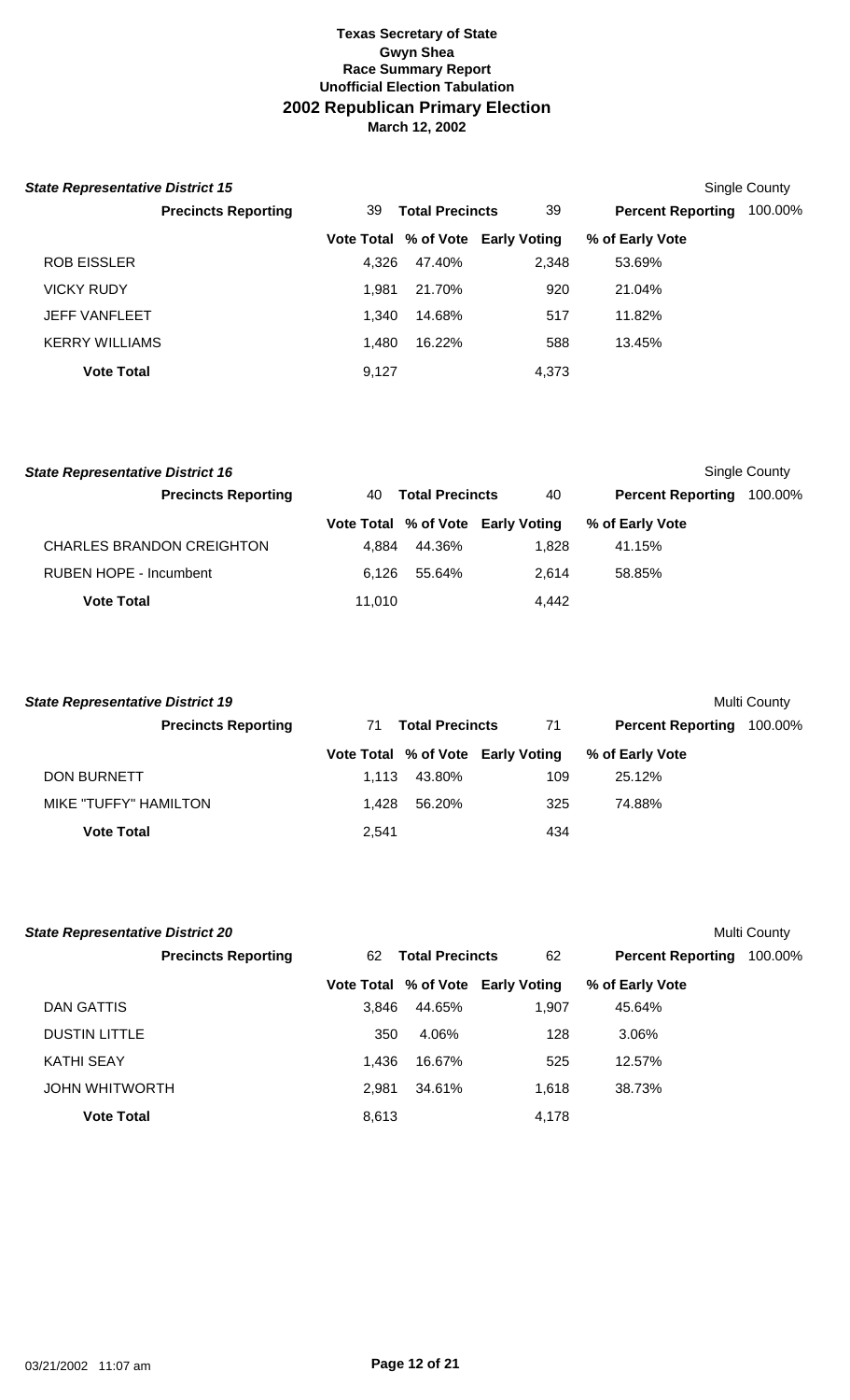| <b>State Representative District 24</b> |                            |       |                        |                                   |                          | Single County |
|-----------------------------------------|----------------------------|-------|------------------------|-----------------------------------|--------------------------|---------------|
|                                         | <b>Precincts Reporting</b> | 52    | <b>Total Precincts</b> | 52                                | <b>Percent Reporting</b> | 100.00%       |
|                                         |                            |       |                        | Vote Total % of Vote Early Voting | % of Early Vote          |               |
| <b>JOHN HART</b>                        |                            | 434   | 7.79%                  | 183                               | 6.78%                    |               |
| <b>TAD NELSON</b>                       |                            | 2.139 | 38.37%                 | 1.067                             | 39.55%                   |               |
| <b>LARRY TAYLOR</b>                     |                            | 3.001 | 53.84%                 | 1.448                             | 53.67%                   |               |
| <b>Vote Total</b>                       |                            | 5,574 |                        | 2,698                             |                          |               |

| <b>State Representative District 28</b> |                            |       |                        |                                   |                          | Multi County |
|-----------------------------------------|----------------------------|-------|------------------------|-----------------------------------|--------------------------|--------------|
|                                         | <b>Precincts Reporting</b> | 47    | <b>Total Precincts</b> | 47                                | <b>Percent Reporting</b> | 100.00%      |
|                                         |                            |       |                        | Vote Total % of Vote Early Voting | % of Early Vote          |              |
| <b>KEN CANNATA</b>                      |                            | 2.100 | 25.85%                 | 905                               | 29.83%                   |              |
| <b>GARY GATES</b>                       |                            | 2.280 | 28.07%                 | 733                               | 24.16%                   |              |
| <b>GLENN HEGAR</b>                      |                            | 2.402 | 29.57%                 | 836                               | 27.55%                   |              |
| <b>CYNTHIA NEWMAN</b>                   |                            | 490   | 6.03%                  | 194                               | 6.39%                    |              |
| <b>GREG TRAVIS</b>                      |                            | 851   | 10.48%                 | 366                               | 12.06%                   |              |
| <b>Vote Total</b>                       |                            | 8,123 |                        | 3.034                             |                          |              |

| <b>State Representative District 35</b> |       |                        |                                   |                          | Multi County |
|-----------------------------------------|-------|------------------------|-----------------------------------|--------------------------|--------------|
| <b>Precincts Reporting</b>              | 89    | <b>Total Precincts</b> | 89                                | <b>Percent Reporting</b> | 100.00%      |
|                                         |       |                        | Vote Total % of Vote Early Voting | % of Early Vote          |              |
| <b>JOSE "CHEMO" GARCIA</b>              | 213   | 8.34%                  | 64                                | $9.08\%$                 |              |
| <b>ERIC OPIELA</b>                      | 989   | 38.72%                 | 257                               | 36.45%                   |              |
| <b>CLARK WELDER</b>                     | 1.352 | 52.94%                 | 384                               | 54.47%                   |              |
| <b>Vote Total</b>                       | 2,554 |                        | 705                               |                          |              |

| <b>State Representative District 43</b> |       |                        |                                   |                          | Multi County |
|-----------------------------------------|-------|------------------------|-----------------------------------|--------------------------|--------------|
| <b>Precincts Reporting</b>              | 37    | <b>Total Precincts</b> | 37                                | <b>Percent Reporting</b> | 100.00%      |
|                                         |       |                        | Vote Total % of Vote Early Voting | % of Early Vote          |              |
| ED CYGANIEWICZ                          | 909   | 76.97%                 | 382                               | 78.93%                   |              |
| RON LOZANO                              | 272   | 23.03%                 | 102                               | 21.07%                   |              |
| <b>Vote Total</b>                       | 1,181 |                        | 484                               |                          |              |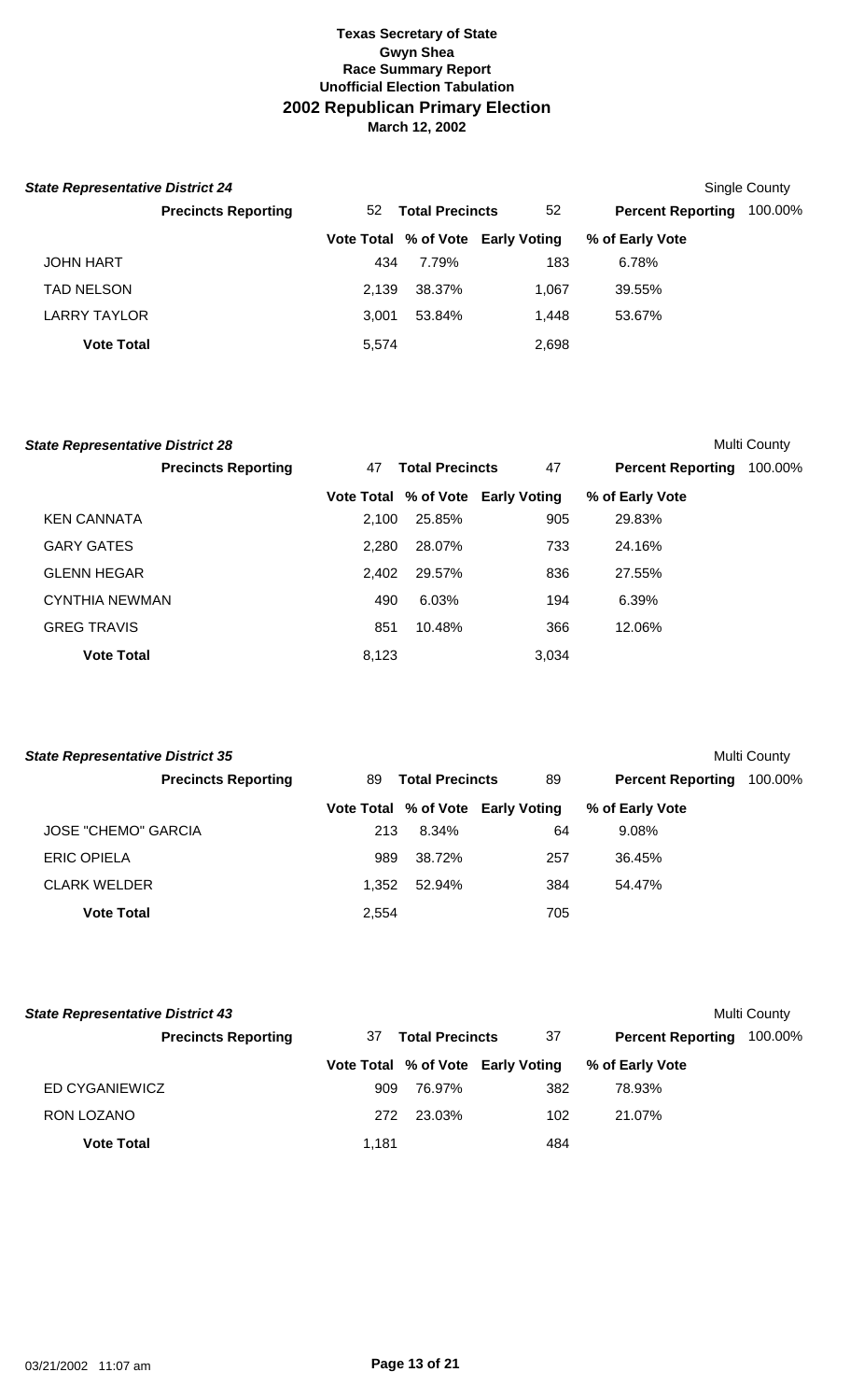| <b>State Representative District 44</b><br>Multi County |        |       |                        |                                   |                          |         |  |
|---------------------------------------------------------|--------|-------|------------------------|-----------------------------------|--------------------------|---------|--|
| <b>Precincts Reporting</b>                              | 80     |       | <b>Total Precincts</b> | 80                                | <b>Percent Reporting</b> | 100.00% |  |
|                                                         |        |       |                        | Vote Total % of Vote Early Voting | % of Early Vote          |         |  |
| KEVIN M. KOLB                                           |        | 3.473 | 34.45%                 | 1.086                             | 29.08%                   |         |  |
| <b>EDMUND KUEMPEL - Incumbent</b>                       |        | 6.607 | 65.55%                 | 2.649                             | 70.92%                   |         |  |
| <b>Vote Total</b>                                       | 10,080 |       |                        | 3,735                             |                          |         |  |

| <b>State Representative District 45</b> |       |                        |                                   |                          | Multi County |
|-----------------------------------------|-------|------------------------|-----------------------------------|--------------------------|--------------|
| <b>Precincts Reporting</b>              | 60    | <b>Total Precincts</b> | 60                                | <b>Percent Reporting</b> | 100.00%      |
|                                         |       |                        | Vote Total % of Vote Early Voting | % of Early Vote          |              |
| <b>RICK GREEN - Incumbent</b>           | 5.147 | 70.91%                 | 1.424                             | 67.49%                   |              |
| <b>RANDY ROBINSON</b>                   | 2.112 | 29.09%                 | 686                               | 32.51%                   |              |
| <b>Vote Total</b>                       | 7,259 |                        | 2.110                             |                          |              |

| <b>State Representative District 50</b> |       |                        |                                   |                          | Single County |
|-----------------------------------------|-------|------------------------|-----------------------------------|--------------------------|---------------|
| <b>Precincts Reporting</b>              | 43    | <b>Total Precincts</b> | 43                                | <b>Percent Reporting</b> | 100.00%       |
|                                         |       |                        | Vote Total % of Vote Early Voting | % of Early Vote          |               |
| <b>KRIS GILLESPIE</b>                   | 1.101 | 23.32%                 | 382                               | 25.52%                   |               |
| <b>JERRY MIKUS</b>                      | 888   | 18.81%                 | 223                               | 14.90%                   |               |
| <b>BOB RICHARDSON</b>                   | 1.542 | 32.66%                 | 615                               | 41.08%                   |               |
| <b>JACK STICK</b>                       | 1.191 | 25.22%                 | 277                               | 18.50%                   |               |
| <b>Vote Total</b>                       | 4,722 |                        | 1,497                             |                          |               |

| <b>State Representative District 56</b> |        |                        |                                   |                          | Single County |
|-----------------------------------------|--------|------------------------|-----------------------------------|--------------------------|---------------|
| <b>Precincts Reporting</b>              | 56     | <b>Total Precincts</b> | 56                                | <b>Percent Reporting</b> | 100.00%       |
|                                         |        |                        | Vote Total % of Vote Early Voting | % of Early Vote          |               |
| CHARLES "DOC" ANDERSON                  | 2.169  | 20.54%                 | 561                               | 17.61%                   |               |
| <b>WALT FAIR</b>                        | 4.062  | 38.46%                 | 1.297                             | 40.71%                   |               |
| <b>HOLT GETTERMAN</b>                   | 4.331  | 41.01%                 | 1.328                             | 41.68%                   |               |
| <b>Vote Total</b>                       | 10,562 |                        | 3,186                             |                          |               |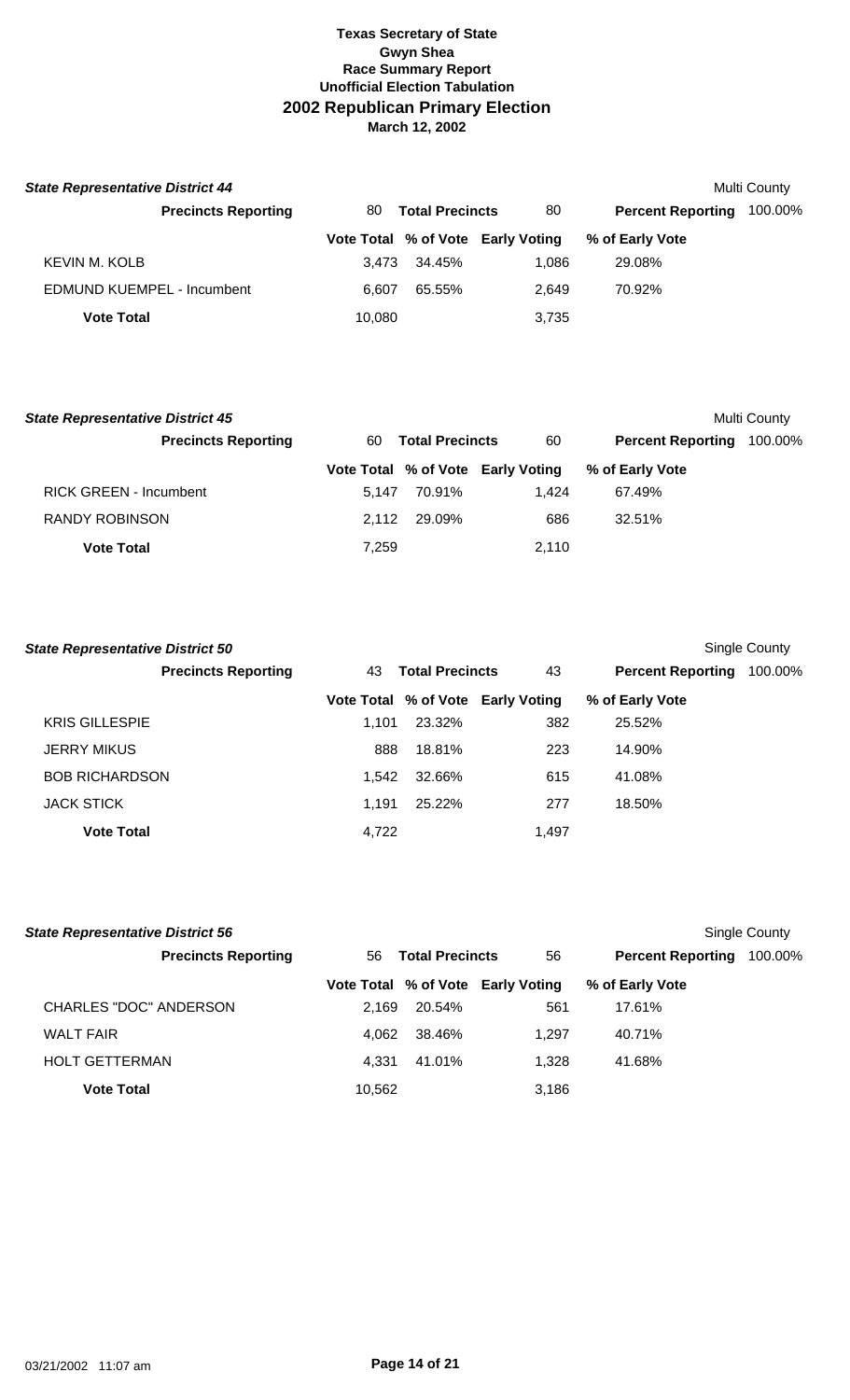| <b>State Representative District 58</b> |                                     |       |                        |                                   |                          | Multi County |
|-----------------------------------------|-------------------------------------|-------|------------------------|-----------------------------------|--------------------------|--------------|
|                                         | <b>Precincts Reporting</b>          | 52    | <b>Total Precincts</b> | 52                                | <b>Percent Reporting</b> | 100.00%      |
|                                         |                                     |       |                        | Vote Total % of Vote Early Voting | % of Early Vote          |              |
| <b>RON CROOK</b>                        |                                     | 2.384 | 33.13%                 | 776                               | 37.58%                   |              |
|                                         | <b>ARLENE WOHLGEMUTH - Incumber</b> | 4.811 | 66.87%                 | 1.289                             | 62.42%                   |              |
| <b>Vote Total</b>                       |                                     | 7,195 |                        | 2,065                             |                          |              |

| <b>State Representative District 60</b> |                              |        |                                   |                          | Multi County |
|-----------------------------------------|------------------------------|--------|-----------------------------------|--------------------------|--------------|
| <b>Precincts Reporting</b>              | <b>Total Precincts</b><br>76 |        | 76                                | <b>Percent Reporting</b> | 100.00%      |
|                                         |                              |        | Vote Total % of Vote Early Voting | % of Early Vote          |              |
| <b>MADELL BAILEY</b>                    | 855                          | 11.10% | 321                               | 12.08%                   |              |
| JAMES L. (JIM) KEFFER - Incumbent       | 4.815                        | 62.52% | 1.678                             | 63.15%                   |              |
| <b>CHARLES LUKE</b>                     | 2.031                        | 26.37% | 658                               | 24.76%                   |              |
| <b>Vote Total</b>                       | 7,701                        |        | 2.657                             |                          |              |

| <b>State Representative District 63</b> |       |                        |                                   |                          | Single County |
|-----------------------------------------|-------|------------------------|-----------------------------------|--------------------------|---------------|
| <b>Precincts Reporting</b>              | 46    | <b>Total Precincts</b> | 46                                | <b>Percent Reporting</b> | 100.00%       |
|                                         |       |                        | Vote Total % of Vote Early Voting | % of Early Vote          |               |
| MARY DENNY - Incumbent                  | 4.472 | 59.65%                 | 1.448                             | 59.59%                   |               |
| <b>CLAYTON DOWNING</b>                  | 3.025 | 40.35%                 | 982                               | 40.41%                   |               |
| <b>Vote Total</b>                       | 7,497 |                        | 2,430                             |                          |               |

| <b>State Representative District 65</b> |       |                        |                                   |                          | Single County |
|-----------------------------------------|-------|------------------------|-----------------------------------|--------------------------|---------------|
| <b>Precincts Reporting</b>              | 43.   | <b>Total Precincts</b> | 43                                | <b>Percent Reporting</b> | 100.00%       |
|                                         |       |                        | Vote Total % of Vote Early Voting | % of Early Vote          |               |
| <b>BURT SOLOMONS - Incumbent</b>        | 1.940 | 59.29%                 | 753                               | 66.17%                   |               |
| <b>PAUL WILLIAMS</b>                    | 1.332 | 40.71%                 | 385                               | 33.83%                   |               |
| <b>Vote Total</b>                       | 3.272 |                        | 1,138                             |                          |               |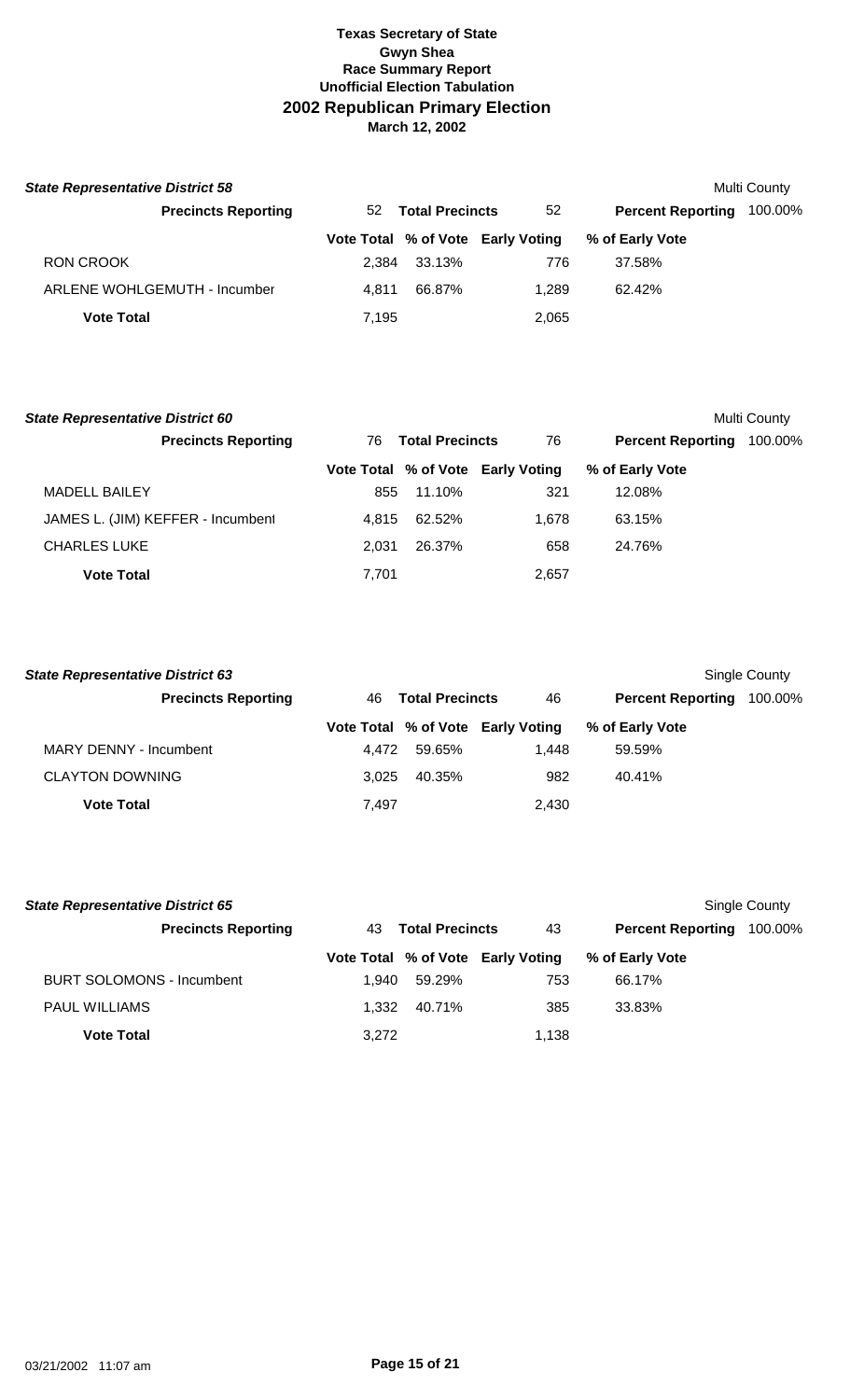| <b>State Representative District 66</b> |                            |       |                        |                                   |                          | <b>Single County</b> |
|-----------------------------------------|----------------------------|-------|------------------------|-----------------------------------|--------------------------|----------------------|
|                                         | <b>Precincts Reporting</b> | 37    | <b>Total Precincts</b> | -37                               | <b>Percent Reporting</b> | 100.00%              |
|                                         |                            |       |                        | Vote Total % of Vote Early Voting | % of Early Vote          |                      |
| <b>BRIAN MCCALL - Incumbent</b>         |                            | 3.208 | 68.66%                 | 1.371                             | 70.16%                   |                      |
| <b>FRED MOSES</b>                       |                            | 1.464 | 31.34%                 | 583                               | 29.84%                   |                      |
| <b>Vote Total</b>                       |                            | 4,672 |                        | 1,954                             |                          |                      |

| <b>State Representative District 67</b> |       |                        |                                   |                          | Single County |
|-----------------------------------------|-------|------------------------|-----------------------------------|--------------------------|---------------|
| <b>Precincts Reporting</b>              | 34    | <b>Total Precincts</b> | 34                                | <b>Percent Reporting</b> | 100.00%       |
|                                         |       |                        | Vote Total % of Vote Early Voting | % of Early Vote          |               |
| JERRY MADDEN - Incumbent                | 2.236 | 56.88%                 | 668                               | 51.31%                   |               |
| JOHN R. ROACH, JR.                      | 1.695 | 43.12%                 | 634                               | 48.69%                   |               |
| <b>Vote Total</b>                       | 3,931 |                        | 1,302                             |                          |               |

| <b>State Representative District 70</b> |       |                        |                                   |                          | Single County |
|-----------------------------------------|-------|------------------------|-----------------------------------|--------------------------|---------------|
| <b>Precincts Reporting</b>              | 50    | <b>Total Precincts</b> | 50                                | <b>Percent Reporting</b> | 100.00%       |
|                                         |       |                        | Vote Total % of Vote Early Voting | % of Early Vote          |               |
| C.L. MATT MATTHEWS                      | 1.100 | 20.02%                 | 514                               | 22.08%                   |               |
| <b>KEN PAXTON</b>                       | 2,168 | 39.45%                 | 955                               | 41.02%                   |               |
| <b>HARRY L. PIERCE</b>                  | 102   | 1.86%                  | 38                                | 1.63%                    |               |
| ROBERT RANKINS                          | 954   | 17.36%                 | 373                               | 16.02%                   |               |
| W.H. BILL VITZ                          | 1.171 | 21.31%                 | 448                               | 19.24%                   |               |
| <b>Vote Total</b>                       | 5,495 |                        | 2.328                             |                          |               |

| <b>State Representative District 72</b> |       |                        |                                   |                          | Multi County |
|-----------------------------------------|-------|------------------------|-----------------------------------|--------------------------|--------------|
| <b>Precincts Reporting</b>              | 78    | <b>Total Precincts</b> | 78                                | <b>Percent Reporting</b> | 100.00%      |
|                                         |       |                        | Vote Total % of Vote Early Voting | % of Early Vote          |              |
| <b>MARK BROWN</b>                       | 670   | 7.22%                  | 207                               | 6.48%                    |              |
| <b>SCOTT CAMPBELL</b>                   | 4.663 | 50.25%                 | 1.497                             | 46.85%                   |              |
| DREW DARBY                              | 3,498 | 37.70%                 | 1,328                             | 41.56%                   |              |
| TOM GOFF                                | 448   | 4.83%                  | 163                               | 5.10%                    |              |
| <b>Vote Total</b>                       | 9,279 |                        | 3,195                             |                          |              |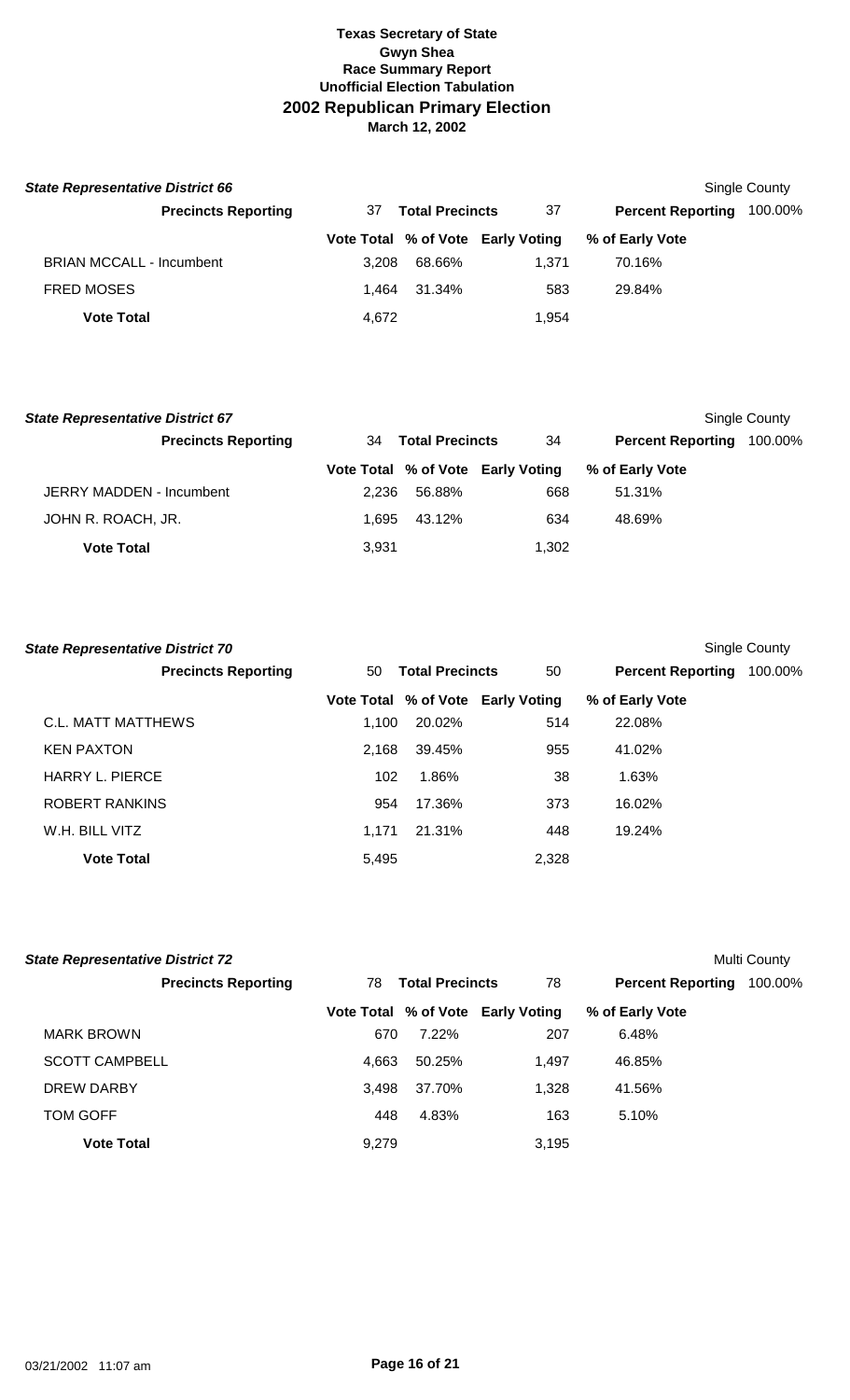| <b>State Representative District 73</b> |        |                        |                                   |                          | Multi County |
|-----------------------------------------|--------|------------------------|-----------------------------------|--------------------------|--------------|
| <b>Precincts Reporting</b>              | 61     | <b>Total Precincts</b> | 61                                | <b>Percent Reporting</b> | 100.00%      |
|                                         |        |                        | Vote Total % of Vote Early Voting | % of Early Vote          |              |
| <b>CARTER CASTEEL</b>                   | 9.290  | 53.99%                 | 3.291                             | 58.26%                   |              |
| <b>DIANE DASHER</b>                     | 7.916  | 46.01%                 | 2.358                             | 41.74%                   |              |
| <b>Vote Total</b>                       | 17,206 |                        | 5,649                             |                          |              |

| <b>State Representative District 83</b> |        |                        |                                   |                          | Multi County |
|-----------------------------------------|--------|------------------------|-----------------------------------|--------------------------|--------------|
| <b>Precincts Reporting</b>              | 64     | <b>Total Precincts</b> | 64                                | <b>Percent Reporting</b> | 100.00%      |
|                                         |        |                        | Vote Total % of Vote Early Voting | % of Early Vote          |              |
| DELWIN L. JONES - Incumbent             | 6.469  | 52.27%                 | 2.194                             | 46.27%                   |              |
| <b>GARY L. WALKER - Incumbent</b>       | 5.907  | 47.73%                 | 2.548                             | 53.73%                   |              |
| <b>Vote Total</b>                       | 12,376 |                        | 4,742                             |                          |              |

| <b>State Representative District 89</b> |       |                        |                                   |                          | <b>Multi County</b> |
|-----------------------------------------|-------|------------------------|-----------------------------------|--------------------------|---------------------|
| <b>Precincts Reporting</b>              | 51    | <b>Total Precincts</b> | 51                                | <b>Percent Reporting</b> | 100.00%             |
|                                         |       |                        | Vote Total % of Vote Early Voting | % of Early Vote          |                     |
| <b>TOMMY HOOPER</b>                     | 1.854 | 25.36%                 | 690                               | 28.04%                   |                     |
| <b>JODIE LAUBENBERG</b>                 | 3.084 | 42.18%                 | 975                               | 39.62%                   |                     |
| <b>MIKE LAWSHE</b>                      | 2.374 | 32.47%                 | 796                               | 32.34%                   |                     |
| <b>Vote Total</b>                       | 7,312 |                        | 2,461                             |                          |                     |

| <b>State Representative District 96</b> |                            |       |                        |                                   |                          | Single County |
|-----------------------------------------|----------------------------|-------|------------------------|-----------------------------------|--------------------------|---------------|
|                                         | <b>Precincts Reporting</b> | 49    | <b>Total Precincts</b> | 49                                | <b>Percent Reporting</b> | 100.00%       |
|                                         |                            |       |                        | Vote Total % of Vote Early Voting | % of Early Vote          |               |
| DAN T. SERNA                            |                            | 1.145 | 31.90%                 | 298                               | 32.32%                   |               |
| KELLYE ANN SWANDA                       |                            | 467   | 13.01%                 | 118                               | 12.80%                   |               |
| <b>BILL ZEDLER</b>                      |                            | 1.977 | 55.08%                 | 506                               | 54.88%                   |               |
| <b>Vote Total</b>                       |                            | 3,589 |                        | 922                               |                          |               |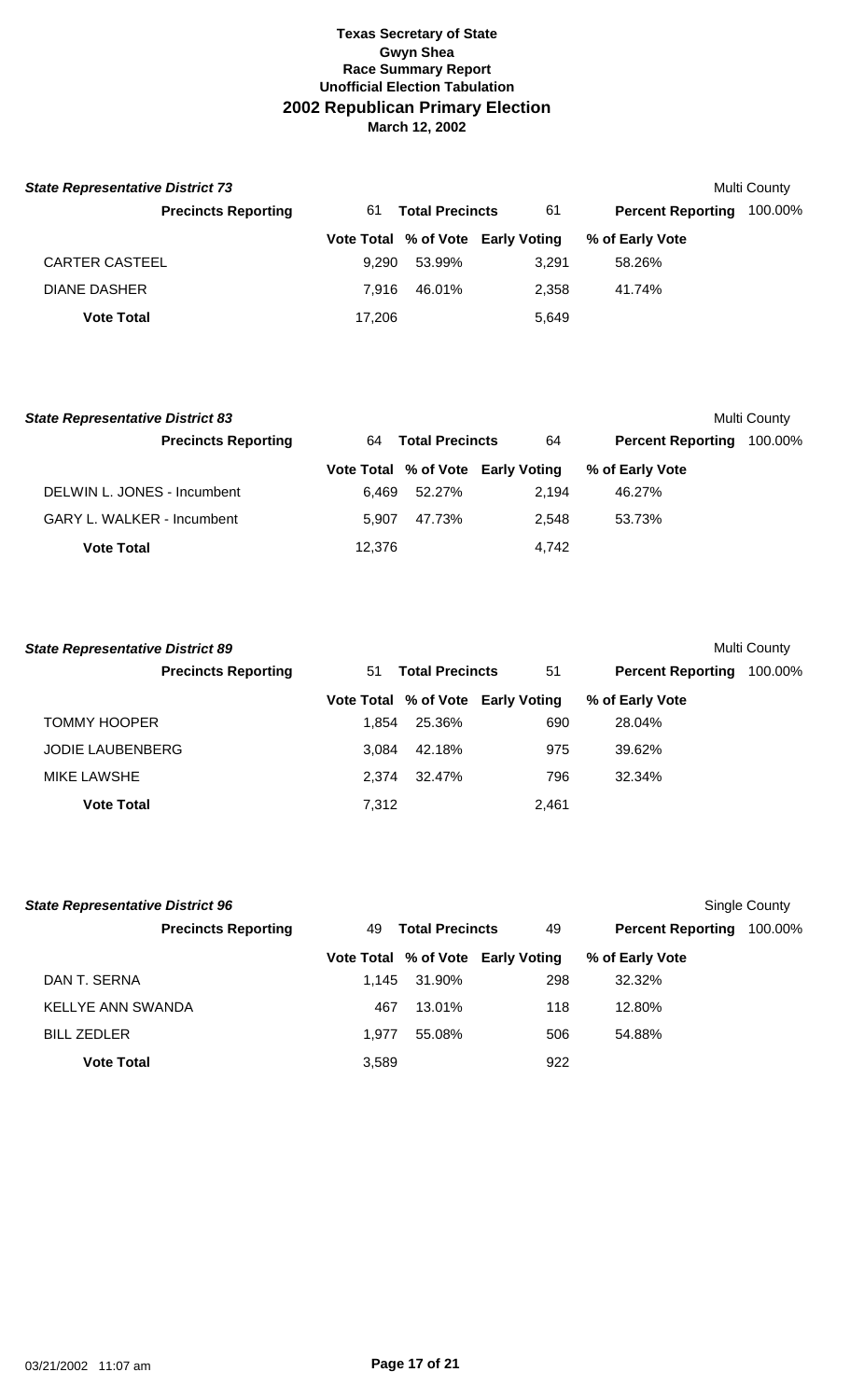| <b>State Representative District 105</b> |       |                        |                                   |                          | Single County |
|------------------------------------------|-------|------------------------|-----------------------------------|--------------------------|---------------|
| <b>Precincts Reporting</b>               | 32    | <b>Total Precincts</b> | 32                                | <b>Percent Reporting</b> | 100.00%       |
|                                          |       |                        | Vote Total % of Vote Early Voting | % of Early Vote          |               |
| ROSE CANNADAY                            | 1.728 | 48.88%                 | 522                               | 45.39%                   |               |
| LINDA HARPER-BROWN                       | 1.807 | 51.12%                 | 628                               | 54.61%                   |               |
| <b>Vote Total</b>                        | 3,535 |                        | 1.150                             |                          |               |

| <b>State Representative District 107</b> |                            |       |                        |                                   |                          | Single County |
|------------------------------------------|----------------------------|-------|------------------------|-----------------------------------|--------------------------|---------------|
|                                          | <b>Precincts Reporting</b> | 55    | <b>Total Precincts</b> | 55                                | <b>Percent Reporting</b> | 100.00%       |
|                                          |                            |       |                        | Vote Total % of Vote Early Voting | % of Early Vote          |               |
| <b>TONY AGUILAR</b>                      |                            | 699   | 11.21%                 | 166                               | $9.01\%$                 |               |
| <b>LARRY JEFFUS</b>                      |                            | 1.677 | 26.88%                 | 429                               | 23.28%                   |               |
| <b>BILL KEFFER</b>                       |                            | 2,353 | 37.72%                 | 913                               | 49.54%                   |               |
| MIKE LEE                                 |                            | 1.509 | 24.19%                 | 335                               | 18.18%                   |               |
| <b>Vote Total</b>                        |                            | 6,238 |                        | 1,843                             |                          |               |

| <b>State Representative District 108</b> |                            |       |                        |                                   |                          | Single County |
|------------------------------------------|----------------------------|-------|------------------------|-----------------------------------|--------------------------|---------------|
|                                          | <b>Precincts Reporting</b> | 48    | <b>Total Precincts</b> | 48                                | <b>Percent Reporting</b> | 100.00%       |
|                                          |                            |       |                        | Vote Total % of Vote Early Voting | % of Early Vote          |               |
| DAN BRANCH                               |                            | 3.790 | 69.52%                 | 1.679                             | 68.92%                   |               |
| <b>FARRELL RAY</b>                       |                            | 1.662 | 30.48%                 | 757                               | 31.08%                   |               |
| <b>Vote Total</b>                        |                            | 5,452 |                        | 2,436                             |                          |               |

| <b>State Representative District 117</b> |       |                        |                                   |                          | Single County |
|------------------------------------------|-------|------------------------|-----------------------------------|--------------------------|---------------|
| <b>Precincts Reporting</b>               | 46.   | <b>Total Precincts</b> | 46                                | <b>Percent Reporting</b> | 100.00%       |
|                                          |       |                        | Vote Total % of Vote Early Voting | % of Early Vote          |               |
| JANIE MARTINEZ GONZALEZ                  | 765   | 36.97%                 | 290                               | 34.08%                   |               |
| <b>KEN MERCER</b>                        | 1.304 | 63.03%                 | 561                               | 65.92%                   |               |
| <b>Vote Total</b>                        | 2,069 |                        | 851                               |                          |               |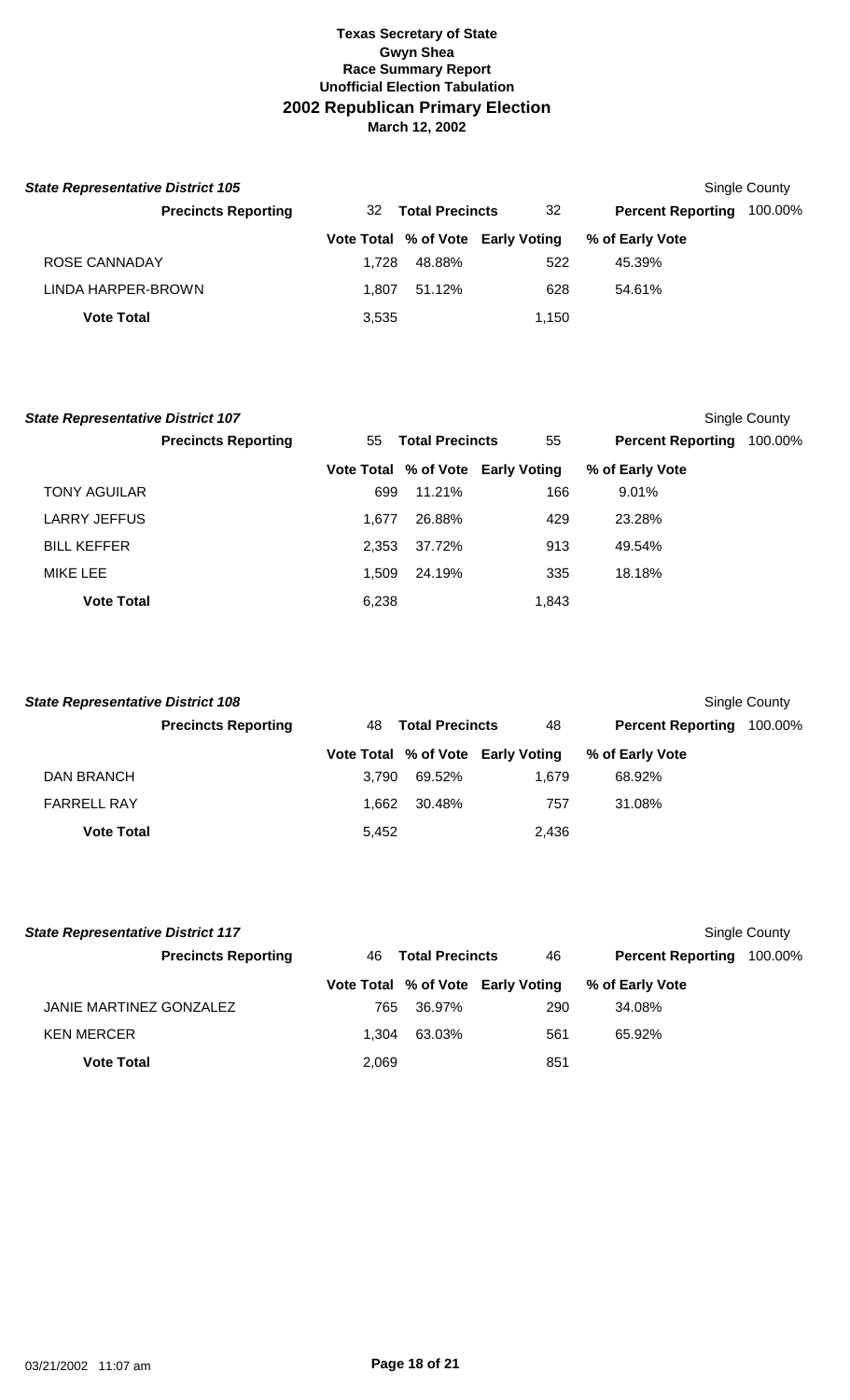| <b>State Representative District 127</b> |                              |        |                                   |                          | Single County |
|------------------------------------------|------------------------------|--------|-----------------------------------|--------------------------|---------------|
| <b>Precincts Reporting</b>               | <b>Total Precincts</b><br>35 |        | 35                                | <b>Percent Reporting</b> | 100.00%       |
|                                          |                              |        | Vote Total % of Vote Early Voting | % of Early Vote          |               |
| JOE CRABB - Incumbent                    | 4.349                        | 66.50% | 2,087                             | 66.04%                   |               |
| <b>JOE STUNJA</b>                        | 1.417                        | 21.67% | 809                               | 25.60%                   |               |
| <b>MIKE SULLIVAN</b>                     | 774                          | 11.83% | 264                               | 8.35%                    |               |
| <b>Vote Total</b>                        | 6,540                        |        | 3,160                             |                          |               |

| <b>State Representative District 128</b> |       |                        |                                   |                          | Single County |
|------------------------------------------|-------|------------------------|-----------------------------------|--------------------------|---------------|
| <b>Precincts Reporting</b>               | 37    | <b>Total Precincts</b> | 37                                | <b>Percent Reporting</b> | 100.00%       |
|                                          |       |                        | Vote Total % of Vote Early Voting | % of Early Vote          |               |
| <b>TOM BUTLER</b>                        | 1.541 | 40.95%                 | 566                               | 40.26%                   |               |
| REGGIE GONZALES                          | 569   | 15.12%                 | 251                               | 17.85%                   |               |
| <b>WAYNE SMITH</b>                       | 1.653 | 43.93%                 | 589                               | 41.89%                   |               |
| <b>Vote Total</b>                        | 3,763 |                        | 1.406                             |                          |               |

| <b>State Representative District 130</b> |                            |                              |        |                                   |                          | Single County |
|------------------------------------------|----------------------------|------------------------------|--------|-----------------------------------|--------------------------|---------------|
|                                          | <b>Precincts Reporting</b> | <b>Total Precincts</b><br>31 |        | 31                                | <b>Percent Reporting</b> | 100.00%       |
|                                          |                            |                              |        | Vote Total % of Vote Early Voting | % of Early Vote          |               |
| <b>BILL O'BRIEN</b>                      |                            | 2.396                        | 41.75% | 581                               | 41.15%                   |               |
| <b>CORBIN VAN ARSDALE</b>                |                            | 3.343                        | 58.25% | 831                               | 58.85%                   |               |
| <b>Vote Total</b>                        |                            | 5,739                        |        | 1.412                             |                          |               |

| <b>State Representative District 134</b> |       |                        |                                   |                          | Single County |
|------------------------------------------|-------|------------------------|-----------------------------------|--------------------------|---------------|
| <b>Precincts Reporting</b>               | 53    | <b>Total Precincts</b> | 53                                | <b>Percent Reporting</b> | 100.00%       |
|                                          |       |                        | Vote Total % of Vote Early Voting | % of Early Vote          |               |
| <b>MICHAEL BUNCH</b>                     | 102   | 1.21%                  | 29                                | 1.08%                    |               |
| <b>MARK COLE</b>                         | 2.338 | 27.83%                 | 849                               | 31.69%                   |               |
| <b>STEVE MUNISTERI</b>                   | 1.850 | 22.02%                 | 523                               | 19.52%                   |               |
| <b>ROB ROWLAND</b>                       | 844   | 10.05%                 | 249                               | 9.29%                    |               |
| <b>MARTHA WONG</b>                       | 3.267 | 38.89%                 | 1.029                             | 38.41%                   |               |
| <b>Vote Total</b>                        | 8,401 |                        | 2,679                             |                          |               |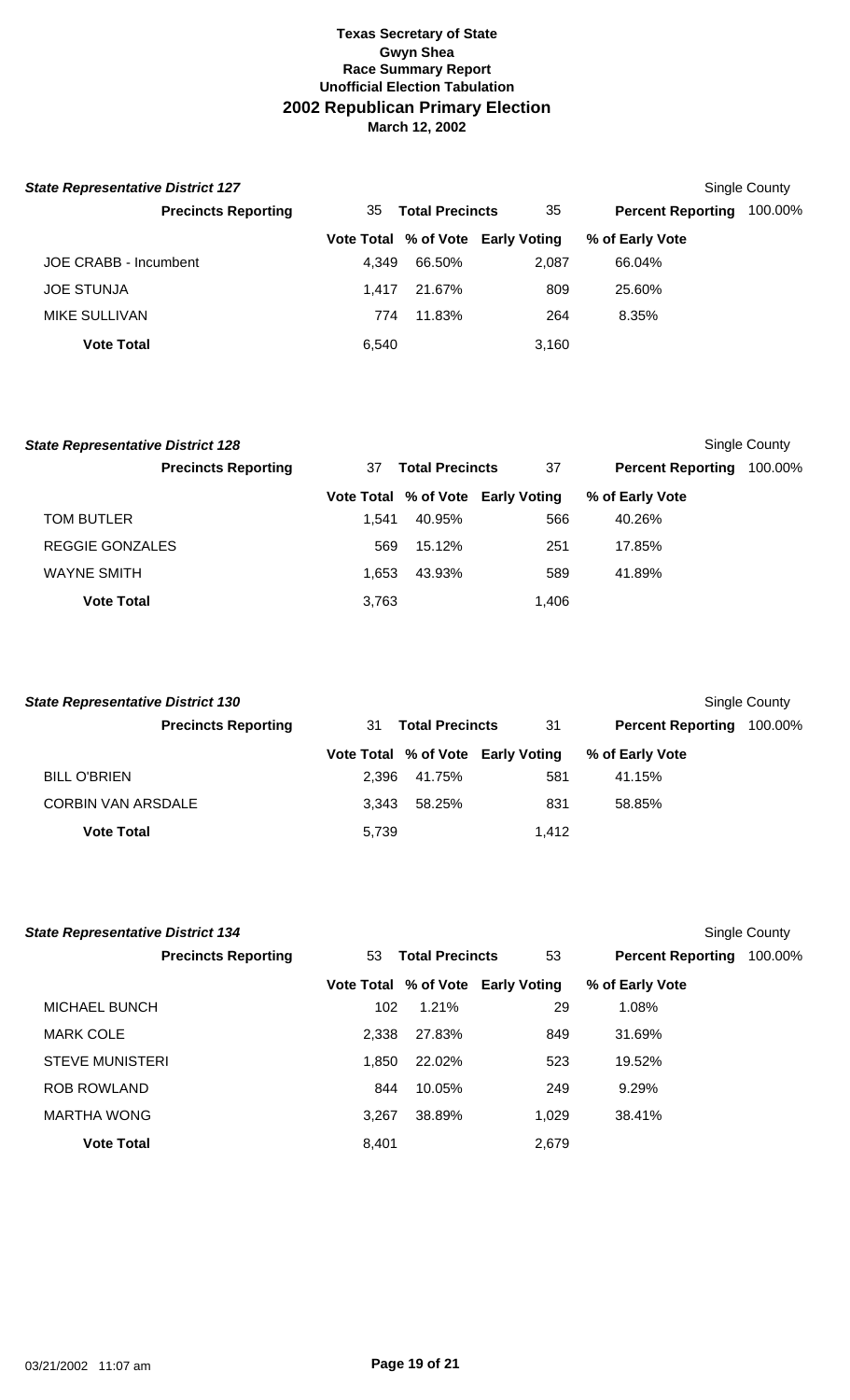| <b>State Representative District 138</b> |                              |        |                                   |                          | <b>Single County</b> |
|------------------------------------------|------------------------------|--------|-----------------------------------|--------------------------|----------------------|
| <b>Precincts Reporting</b>               | <b>Total Precincts</b><br>39 |        | 39                                | <b>Percent Reporting</b> | 100.00%              |
|                                          |                              |        | Vote Total % of Vote Early Voting | % of Early Vote          |                      |
| DWAYNE BOHAC                             | 3.621                        | 80.83% | 1.291                             | 84.71%                   |                      |
| <b>STILLMAN MAXON</b>                    | 134                          | 2.99%  | 26                                | 1.71%                    |                      |
| DAVE WILSON                              | 725                          | 16.18% | 207                               | 13.58%                   |                      |
| <b>Vote Total</b>                        | 4,480                        |        | 1.524                             |                          |                      |

| <b>State Representative District 150</b> |       |                        |                                   |                          | Single County |
|------------------------------------------|-------|------------------------|-----------------------------------|--------------------------|---------------|
| <b>Precincts Reporting</b>               | 32    | <b>Total Precincts</b> | 32                                | <b>Percent Reporting</b> | 100.00%       |
|                                          |       |                        | Vote Total % of Vote Early Voting | % of Early Vote          |               |
| <b>CHARLES CUNNINGHAM</b>                | 279   | 5.03%                  | 71                                | 4.43%                    |               |
| RAFAEL ORTEGA                            | 2.266 | 40.84%                 | 650                               | 40.60%                   |               |
| <b>DEBBIE RIDDLE</b>                     | 3.003 | 54.13%                 | 880                               | 54.97%                   |               |
| <b>Vote Total</b>                        | 5,548 |                        | 1.601                             |                          |               |

|                   | <b>Chief Justice, 3rd Court of Appeals District</b> |                               |        |                                   |                          | Multi County |
|-------------------|-----------------------------------------------------|-------------------------------|--------|-----------------------------------|--------------------------|--------------|
|                   | <b>Precincts Reporting</b>                          | <b>Total Precincts</b><br>723 |        | 723                               | <b>Percent Reporting</b> | 100.00%      |
|                   |                                                     |                               |        | Vote Total % of Vote Early Voting | % of Early Vote          |              |
| <b>KEN LAW</b>    |                                                     | 34.936                        | 56.04% | 12.331                            | 55.89%                   |              |
| LEE YEAKEL        |                                                     | 27.404                        | 43.96% | 9.731                             | 44.11%                   |              |
| <b>Vote Total</b> |                                                     | 62,340                        |        | 22,062                            |                          |              |

| <b>Chief Justice, 9th Court of Appeals District</b> |        |                        |                                   |                          | <b>Multi County</b> |  |
|-----------------------------------------------------|--------|------------------------|-----------------------------------|--------------------------|---------------------|--|
| <b>Precincts Reporting</b>                          | 404    | <b>Total Precincts</b> | 404                               | <b>Percent Reporting</b> | 100.00%             |  |
|                                                     |        |                        | Vote Total % of Vote Early Voting | % of Early Vote          |                     |  |
| <b>GARY A. HINCHMAN</b>                             | 12.103 | 46.69%                 | 4.858                             | 45.92%                   |                     |  |
| <b>STEVE MCKEITHEN</b>                              | 13.821 | 53.31%                 | 5.721                             | 54.08%                   |                     |  |
| <b>Vote Total</b>                                   | 25.924 |                        | 10.579                            |                          |                     |  |